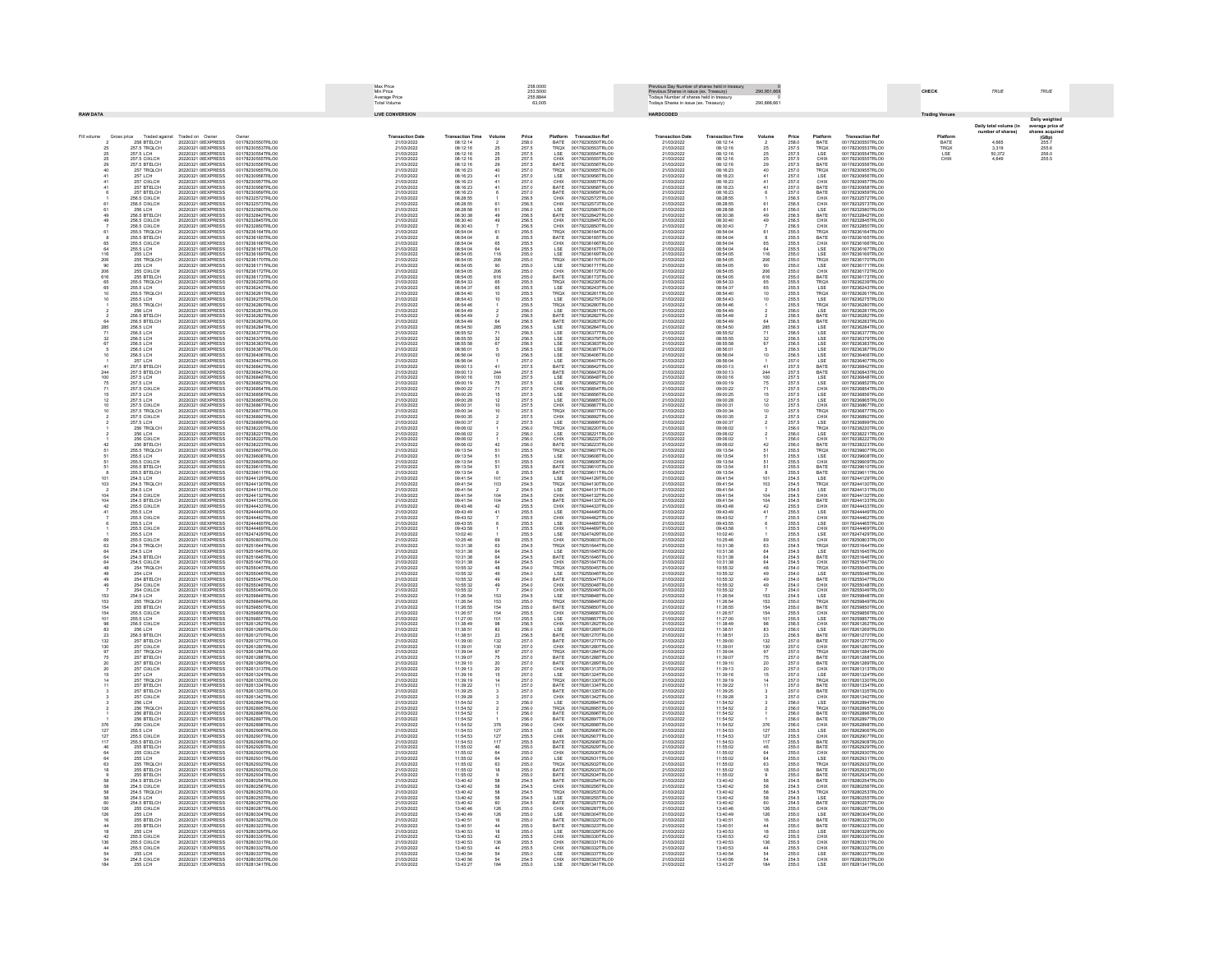| 114<br>179       | <b>255 LCH</b><br>255.5 LCH                                                                        | 20220321 1: EXPRESS<br>20220321 1: EXPRESS                                                                                             | 00178281360TRLO0<br>00178282200TRLOO                                                                                 | 21/03/2022<br>21/03/2022                                           | 13:43:29<br>13:45:27                                                            | 114<br>179                                                  | 255.0<br>255.5                                                       | LSE<br>LSE                                                                                                                                                                                                                       | 00178281360TRLO0<br>00178282200TRLO0                                                                                                     | 21/03/2022<br>21/03/2022                                                         | 13:43:29<br>13:45:27                                                                             | 114<br>179                                           | 255.0<br>255.5                                                       | LSE<br>LSE                                                              | 00178281360TRLO0<br>00178282200TRLO0                                                                                  |
|------------------|----------------------------------------------------------------------------------------------------|----------------------------------------------------------------------------------------------------------------------------------------|----------------------------------------------------------------------------------------------------------------------|--------------------------------------------------------------------|---------------------------------------------------------------------------------|-------------------------------------------------------------|----------------------------------------------------------------------|----------------------------------------------------------------------------------------------------------------------------------------------------------------------------------------------------------------------------------|------------------------------------------------------------------------------------------------------------------------------------------|----------------------------------------------------------------------------------|--------------------------------------------------------------------------------------------------|------------------------------------------------------|----------------------------------------------------------------------|-------------------------------------------------------------------------|-----------------------------------------------------------------------------------------------------------------------|
| 45               | 255.5 LCH                                                                                          | 20220321 1: EXPRESS                                                                                                                    | 00178282214TRLO0                                                                                                     | 21/03/2022                                                         | 13:45:29                                                                        | 45                                                          | 255.5                                                                | LSE                                                                                                                                                                                                                              | 00178282214TRLO0                                                                                                                         | 21/03/2022                                                                       | 13:45:29                                                                                         | 45                                                   | 255.5                                                                | LSE                                                                     | 00178282214TRLO0                                                                                                      |
| 190<br>75        | 255.5 LCH<br>255.5 LCH                                                                             | 20220321 1: EXPRESS<br>20220321 1: EXPRESS                                                                                             | 00178282223TRLOO<br>00178282243TRLOO                                                                                 | 21/03/2022<br>21/03/2022                                           | 13:45:32<br>13:45:35                                                            | 190<br>75                                                   |                                                                      |                                                                                                                                                                                                                                  | 00178282223TRLO0<br>00178282243TRLO0                                                                                                     | 21/03/2022<br>21/03/2022                                                         | 13:45:32<br>13:45:35                                                                             |                                                      |                                                                      |                                                                         | 00178282223TRLOO<br>00178282243TRLOO                                                                                  |
|                  | 255.5 LCH<br>255.5 LCH<br>255.5 LCH                                                                | 20220321 1: EXPRESS<br>20220321 1: EXPRESS<br>20220321 1: EXPRESS<br>20220321 1: EXPRESS                                               | 001782822431RE00<br>001782822258TRLO0<br>001782822299TRLO0                                                           | 21/03/2022<br>21/03/2022<br>21/03/2022                             | 13:45:38<br>13:45:38<br>13:45:44                                                |                                                             | 255.5<br>255.5<br>255.5<br>255.5<br>255.5                            | LSE<br>LSE<br>LSE<br>LSE<br>LSE<br>TROX                                                                                                                                                                                          | 001782822431NLCO<br>001782822258TRLCO<br>001782822299TRLCO                                                                               | 21/03/2022<br>21/03/2022<br>21/03/2022                                           | 13:45:38<br>13:45:41<br>13:45:44                                                                 | 190<br>75<br>29<br>11                                | 255.5<br>255.5<br>255.5<br>255.5<br>255.5                            | LSE<br>LSE<br>LSE<br>LSE<br>LSE<br>LSE<br>TROX                          | 001782822431RE00<br>001782822258TRLO0<br>00178282299TRLO0                                                             |
|                  |                                                                                                    |                                                                                                                                        |                                                                                                                      | 21/03/2022                                                         | 13:45:47                                                                        |                                                             |                                                                      |                                                                                                                                                                                                                                  |                                                                                                                                          | 21/03/2022                                                                       | 13:45:47                                                                                         |                                                      |                                                                      |                                                                         |                                                                                                                       |
| 104              | 255.5 LCH<br>255 TRQLCH<br>255 TROLCH                                                              | 20220321 1: EXPRESS<br>20220321 1: EXPRESS<br>20220321 1: EXPRESS                                                                      | 00178282317TRLC0<br>00178283611TRLC0<br>00178283612TRLO0                                                             | 21/03/2022<br>21/03/2022                                           | 13:49:05<br>13:49:05                                                            | $\frac{2}{104}$                                             | 255.5<br>255.0                                                       |                                                                                                                                                                                                                                  | 00178282317TRLC0<br>00178283611TRLC0<br>00178283612TRLO0                                                                                 | 21/03/2022<br>21/03/2022                                                         | 13:49:05<br>13:49:05                                                                             | $\frac{2}{104}$                                      | 255.5<br>255.0                                                       |                                                                         | 00178282317TRLO0<br>00178283611TRLO0<br>00178283612TRLO0                                                              |
| 80               | <b>255 LCH</b>                                                                                     | 20220321 1: EXPRESS<br>20220321 1: EXPRESS                                                                                             | 00178283613TRLOO<br>00178283614TRLO0                                                                                 | 21/03/2022<br>21/03/2022                                           | 13:49:05<br>13:49:05                                                            | $^{80}_{1}$                                                 | 255.0<br>255.0                                                       | TRQX<br>LSE<br>RATE                                                                                                                                                                                                              | 00178283613TRLOO                                                                                                                         | 21/03/2022<br>21/03/2022                                                         | 13:49:05<br>13:49:05                                                                             | $^{80}_{1}$<br>179                                   | 255.0<br>255.0                                                       | TRQX<br>LSE                                                             | 00178283613TRLOO<br>00178283814TRLO0                                                                                  |
|                  | 255 BTELCH                                                                                         |                                                                                                                                        |                                                                                                                      |                                                                    |                                                                                 | 179<br>179<br>60<br>109<br>75<br>109                        | 255.0<br>255.0<br>255.0<br>255.0<br>255.0<br>255.0                   |                                                                                                                                                                                                                                  | 00178283613TRL00<br>00178283614TRL00<br>00178283616TRL00<br>00178284006TRL00<br>00178284022TRL00<br>00178284032TRL00<br>00178284032TRL00 |                                                                                  |                                                                                                  |                                                      | 255.0<br>255.0<br>255.0<br>255.0<br>255.0<br>255.0                   | BATE<br>CHIX<br>LSE<br>LSE<br>LSE<br>CHIX<br>CHIX                       |                                                                                                                       |
|                  | 255 BTELCH<br>255 CIXLCH<br>255 LCH<br>255 LCH<br>255 CIXLCH<br>255 CIXLCH                         | 20220321 1: EXPRESS<br>20220321 1: EXPRESS<br>20220321 1: EXPRESS<br>20220321 1: EXPRESS<br>20220321 1: EXPRESS<br>20220321 1: EXPRESS | 00178283814TRLO0<br>00178283815TRLO0<br>00178283816TRLO0<br>00178284005TRLO0<br>00178284022TRLO0<br>00178284032TRLO0 | 21/03/2022<br>21/03/2022<br>21/03/2022<br>21/03/2022<br>21/03/2022 | 13:49:05<br>13:49:05<br>13:50:00<br>13:50:02<br>13:50:03                        |                                                             |                                                                      | CHIX<br>LSE<br>LSE<br>LSE<br>LSE<br>LSE<br>LSE<br>LSE                                                                                                                                                                            |                                                                                                                                          | 21/03/2022<br>21/03/2022<br>21/03/2022<br>21/03/2022<br>21/03/2022               | 13:49:05<br>13:49:05<br>13:50:00<br>13:50:02<br>13:50:03                                         | 179<br>60<br>109<br>75<br>109                        |                                                                      |                                                                         | 00178283614TRLO0<br>00178283615TRLO0<br>00178283616TRLO0<br>00178284006TRLO0<br>00178284022TRLO0<br>00178284032TRLO0  |
| 109              |                                                                                                    |                                                                                                                                        |                                                                                                                      | 21/03/2022                                                         |                                                                                 |                                                             |                                                                      |                                                                                                                                                                                                                                  |                                                                                                                                          | 21/03/2022                                                                       |                                                                                                  |                                                      |                                                                      |                                                                         |                                                                                                                       |
|                  | 255 LCH<br>255 CIXLCH                                                                              | 20220321 1: EXPRESS<br>20220321 1: EXPRESS                                                                                             | 00178284059TRLO0<br>00178284074TRLO0                                                                                 | 21/03/2022<br>21/03/2022                                           | 13:50:05<br>13:50:08                                                            | $^{16}_{17}$                                                | 255.0<br>255.0                                                       |                                                                                                                                                                                                                                  | 00178284059TRLO0<br>00178284074TRLO0                                                                                                     | 21/03/2022<br>21/03/2022                                                         | 13:50:05<br>13:50:08                                                                             | $\frac{16}{17}$                                      | 255.0<br>255.0                                                       |                                                                         | 00178284059TRLO0<br>00178284074TRLOO                                                                                  |
|                  | <b>255 LCH</b>                                                                                     | 20220321 1: EXPRESS                                                                                                                    | 00178284131TRLO0                                                                                                     | 21/03/2022                                                         | 13:50:11                                                                        | $\frac{11}{3}$                                              |                                                                      |                                                                                                                                                                                                                                  | 00178284131TRLC0<br>00178284134TRLC0                                                                                                     | 21/03/2022                                                                       | 13:50:11                                                                                         | $\frac{11}{3}$                                       |                                                                      |                                                                         | 00178284131TRLO0<br>00178284134TRLO0                                                                                  |
|                  | 255 CIXLCH                                                                                         | 20220321 1: EXPRESS<br>20220321 1: EXPRESS                                                                                             | 00178284134TRLOO<br>00178284150TRLOO                                                                                 | 21/03/2022<br>21/03/2022                                           | 13:50:14<br>13:50:17                                                            |                                                             | 255.0<br>255.0<br>255.0<br>255.5<br>255.5<br>255.5<br>255.5          | LSE<br>CHIX<br>LSE<br>LSE<br>LSE<br>LSE<br>LSE                                                                                                                                                                                   |                                                                                                                                          | 21/03/2022<br>21/03/2022                                                         | 13:50:14                                                                                         |                                                      | 255.0<br>255.0<br>255.0<br>255.5<br>255.5<br>255.5<br>255.5          | LSE<br>CHIX<br>CHIX<br>LSE<br>LSE<br>LSE<br>LSE                         | 00178284150TRLOO                                                                                                      |
|                  | 255 LIXELH<br>255 LIXELCH<br>255 S LIXELCH<br>255 S LICH<br>255 S LICH<br>255 S LICH<br>255 S LICH | 20220321 1: EXPRESS<br>20220321 1: EXPRESS<br>20220321 1: EXPRESS<br>20220321 1: EXPRESS<br>20220321 1: EXPRESS                        | 001782841501RLC0<br>00178285168TRLC0<br>00178285170TRLC0<br>00178285209TRLC0<br>00178285209TRLC0                     | 21/03/2022<br>21/03/2022<br>21/03/2022                             | 13:52:46<br>13:52:46<br>13:52:46<br>13:52:49<br>13:52:49                        | 292<br>189<br>103<br>211<br>156<br>157<br>156               |                                                                      |                                                                                                                                                                                                                                  | 001782841341RL00<br>00178285168TRL00<br>00178285168TRL00<br>00178285170TRL00<br>00178285209TRL00                                         | 21/03/2022<br>21/03/2022<br>21/03/2022                                           | $13.50 \cdot 17$<br>$13.52 \cdot 46$<br>$13.52 \cdot 46$<br>$13.52 \cdot 49$<br>$13.52 \cdot 49$ | $292$<br>189<br>103<br>211                           |                                                                      |                                                                         | 001782841501RL00<br>00178285168TRL00<br>00178285169TRL00<br>00178285209TRL00<br>00178285209TRL00                      |
| 103<br>211       |                                                                                                    |                                                                                                                                        |                                                                                                                      | 21/03/2022<br>21/03/2022                                           |                                                                                 |                                                             |                                                                      |                                                                                                                                                                                                                                  |                                                                                                                                          | 21/03/2022                                                                       |                                                                                                  |                                                      |                                                                      |                                                                         |                                                                                                                       |
| 156              | 255.5 LCH                                                                                          | 20220321 1: EXPRESS                                                                                                                    | 00178285218TRLOO                                                                                                     | 21/03/2022                                                         | 13:52:52                                                                        |                                                             |                                                                      |                                                                                                                                                                                                                                  | 00178285218TRLOO                                                                                                                         | 21/03/2022                                                                       | 13:52:52                                                                                         | 156                                                  |                                                                      |                                                                         | 00178285218TRLOO                                                                                                      |
| 157<br>156       | 256.5 BTELCH<br>256.5 TROLCH                                                                       | 20220321 1: EXPRESS<br>20220321 1: EXPRESS                                                                                             | 00178285764TRLO0<br>00178285767TRLOO                                                                                 | 21/03/2022<br>21/03/2022                                           | 13:54:06<br>13:54:07                                                            |                                                             | 256.5<br>256.5                                                       | BATE<br>TRQX                                                                                                                                                                                                                     | 00178285764TRLO0<br>00178285767TRLOO                                                                                                     | 21/03/2022<br>21/03/2022                                                         | 13:54:06<br>13:54:07                                                                             | 157<br>156                                           | 256.5<br>256.5                                                       | BATE<br>TRQX                                                            | 00178285764TRLO0<br>00178285767TRLOO                                                                                  |
| 125<br>31        | 256.5 LCH<br>257 BTFLCH                                                                            | 20220321 1: EXPRESS<br>20220321 1: EXPRESS                                                                                             | 00178285773TRLO0<br>00178285774TRLO0                                                                                 | 21/03/2022<br>21/03/2022                                           | 13:54:09<br>13:54:09                                                            |                                                             |                                                                      | LSE<br>BATE                                                                                                                                                                                                                      | 00178285773TRLO0<br>00178285774TRLO0                                                                                                     | 21/03/2022<br>21/03/2022                                                         | 13:54:09<br>13:54:05                                                                             |                                                      |                                                                      | LSE<br>BATE                                                             | 00178285773TRLOO                                                                                                      |
|                  | 257 BTELCH<br>256 TRQLCH<br>256 CIXLCH                                                             | 20220321 1: EXPRESS<br>20220321 1: EXPRESS<br>20220321 1: EXPRESS<br>20220321 1: EXPRESS                                               | 00178285774TRLO0<br>00178286498TRLO0<br>00178286498TRLO0<br>00178286499TRLO0<br>00178286500TRLO0                     | 21/03/2022<br>21/03/2022<br>21/03/2022                             | 13:54:09<br>13:56:02<br>13:56:02                                                | 125<br>31<br>226<br>39<br>327<br>6<br>22<br>44<br>4         | 256.5<br>257.0<br>257.0<br>256.0<br>256.0<br>256.0<br>256.0<br>256.0 | BATE<br>TROX<br>CHIX<br>BATE<br>LSE<br>LSE<br>BATE                                                                                                                                                                               | 00178285774TRLO0<br>00178286498TRLO0<br>00178286499TRLO0<br>00178286500TRLO0<br>00178286501TRLO0<br>00178286501TRLO0                     | 21/03/2022<br>21/03/2022<br>21/03/2022                                           | 13:54:09<br>13:54:09<br>13:56:02<br>13:56:02                                                     | 125<br>31<br>226<br>39<br>28<br>76<br>22<br>44<br>44 | 256.5<br>257.0<br>257.0<br>256.0<br>256.0<br>256.0<br>256.0          | BATE<br>TROX<br>CHIX<br>CHIX<br>BATE<br>LSE<br>BATE                     | 00178285774TRL00<br>00178285775TRL00<br>00178286496TRL00<br>00178286499TRL00<br>00178286500TRL00<br>00178286501TRL00  |
| 29               | 256 BTELCH                                                                                         |                                                                                                                                        |                                                                                                                      | 21/03/2022                                                         |                                                                                 |                                                             |                                                                      |                                                                                                                                                                                                                                  |                                                                                                                                          | 21/03/2022                                                                       | 13:56:02                                                                                         |                                                      |                                                                      |                                                                         |                                                                                                                       |
|                  | 256 LCH<br>256 BTELCH                                                                              | 20220321 1: EXPRESS<br>20220321 1: EXPRESS<br>20220321 1: EXPRESS                                                                      | 00178286502TRLO0                                                                                                     | 21/03/2022<br>21/03/2022                                           | 13:56:02<br>13:56:02<br>13:56:02                                                |                                                             |                                                                      |                                                                                                                                                                                                                                  | 00178286502TRLO0                                                                                                                         | 21/03/2022<br>21/03/2022                                                         | 13:56:02<br>13:56:02                                                                             |                                                      |                                                                      |                                                                         | 00178286502TRLO0                                                                                                      |
| 144              | <b>256 LCH</b>                                                                                     | 20220321 1 EXPRESS<br>20220321 1 EXPRESS                                                                                               | 00178288461TRLO0<br>00178288462TRLO0                                                                                 | 21/03/2022                                                         | 14:01:44                                                                        |                                                             |                                                                      | LSE<br>BATE                                                                                                                                                                                                                      | 00178288461TRLO0<br>00178288462TRLO0                                                                                                     | 21/03/2022                                                                       | 14:01:44                                                                                         |                                                      |                                                                      | LSE<br>BATE                                                             | 00178288461TRLOO                                                                                                      |
| 144<br>143<br>67 | 256.5 BTELCH<br>255.5 TROLCH<br>255.5 LCH                                                          | 20220321 1 EXPRESS<br>20220321 1 EXPRESS                                                                                               | 00178290379TRLOO<br>00178290380TRLOO                                                                                 | 21/03/2022<br>21/03/2022<br>21/03/2022                             | 14:01:44<br>14:06:30<br>14:06:30                                                |                                                             |                                                                      |                                                                                                                                                                                                                                  | 00178290379TRLO0<br>00178290380TRLO0                                                                                                     | 21/03/2022<br>21/03/2022<br>21/03/2022                                           | 14:01:44<br>14:06:30<br>14:06:30                                                                 |                                                      |                                                                      |                                                                         | 00178288462TRLOO<br>00178290379TRLOO<br>00178290380TRLOO                                                              |
|                  | 255.5 CIXLCH                                                                                       | 20220321 1-EXPRESS                                                                                                                     |                                                                                                                      | 21/03/2022                                                         |                                                                                 | $\begin{array}{r} 143 \\ 67 \\ 144 \\ 79 \\ 24 \end{array}$ |                                                                      | TROX<br>LSE<br>CHIX<br>LSE<br>BATE                                                                                                                                                                                               |                                                                                                                                          | 21/03/2022                                                                       |                                                                                                  | 143<br>67<br>144<br>79<br>24                         |                                                                      | TROX<br>LSE<br>CHIX<br>LSE<br>BATE                                      |                                                                                                                       |
|                  | 255.5 LCH<br>255.5 BTELCH                                                                          | 20220321 1-EXPRESS<br>20220321 1-EXPRESS                                                                                               | 00178290381TRLOO<br>00178290382TRLOO<br>00178290383TRLOO                                                             | 21/03/2022<br>21/03/2022                                           | 14:06:30<br>14:06:30<br>14:06:30                                                |                                                             |                                                                      |                                                                                                                                                                                                                                  | 00178290381TRLO0<br>00178290382TRLO0<br>00178290383TRLO0                                                                                 | 21/03/2022<br>21/03/2022                                                         | 14:06:30<br>14:06:30<br>14:06:30<br>14:06:30                                                     |                                                      |                                                                      |                                                                         | 001782903801RE00<br>00178290382TRLO0<br>00178290383TRLO0                                                              |
| 36<br>434        | 255.5 BTELCH<br>255.5 LCH                                                                          | 20220321 1 EXPRESS<br>20220321 1 EXPRESS                                                                                               | 00178290384TRLO0<br>00178290385TRLO0                                                                                 | 21/03/2022<br>21/03/2022                                           | 14:06:30<br>14:06:30                                                            | $\frac{36}{434}$                                            | 256.0<br>256.5<br>255.5<br>255.5<br>255.5<br>255.5<br>255.5<br>255.5 | BATE<br>LSE                                                                                                                                                                                                                      | 00178290384TRLO0<br>00178290385TRLO0                                                                                                     | 21/03/2022<br>21/03/2022                                                         | 14:06:30<br>14:06:30                                                                             | $\frac{36}{434}$                                     | 256.0<br>256.5<br>256.5<br>256.5<br>256.5<br>256.5<br>256.5<br>256.5 | BATE                                                                    | 00178290384TRLO0<br>00178290385TRLO0                                                                                  |
| 138              | 256 LCH                                                                                            | 20220321 1 EXPRESS                                                                                                                     | 00178290737TRLO0                                                                                                     | 21/03/2022                                                         | 14:07:25                                                                        |                                                             | 256.0                                                                | LSE                                                                                                                                                                                                                              | 00178290737TRLO0                                                                                                                         | 21/03/2022                                                                       | 14:07:25                                                                                         | 138                                                  | 256.0                                                                | LSE<br>LSE                                                              | 00178290737TRLO0                                                                                                      |
| iä               | 256 TROLCH<br>256 LCH                                                                              | 20220321 1/ EXPRESS<br>20220321 1 EXPRESS                                                                                              | 00178290751TRLC0<br>00178290758TRLC0                                                                                 | 21/03/2022<br>21/03/2022                                           | 14:07:27<br>14:07:28                                                            |                                                             |                                                                      | TRQX<br>LSE                                                                                                                                                                                                                      | 00178290751TRLC0<br>00178290758TRLC0                                                                                                     | 21/03/2022<br>21/03/2022                                                         | 14:07:27<br>14-07-28                                                                             | 137<br>180                                           |                                                                      |                                                                         | 00178290751TRLOC<br>00178290758TRLOC                                                                                  |
|                  | 256 ECH<br>256 LCH<br>256 LCH<br>256 LCH                                                           |                                                                                                                                        |                                                                                                                      | 21/03/2021<br>21/03/2022<br>21/03/2022<br>21/03/2022               | 14:07:31<br>14:07:31<br>14:07:36                                                |                                                             |                                                                      |                                                                                                                                                                                                                                  |                                                                                                                                          | 21/03/2022<br>21/03/2022<br>21/03/2022                                           | 14:07:31<br>14:07:31<br>14:07:36                                                                 |                                                      |                                                                      |                                                                         |                                                                                                                       |
|                  |                                                                                                    | 20220321 1 EXPRESS<br>20220321 1 EXPRESS<br>20220321 1 EXPRESS<br>20220321 1 EXPRESS<br>20220321 1 EXPRESS<br>20220321 1 EXPRESS       | 001782907581RLO0<br>00178290792TRLO0<br>00178290805TRLO0<br>00178296263TRLO0<br>00178296263TRLO0<br>00178296268TRLO0 | 21/03/2022                                                         |                                                                                 | 138<br>137<br>180<br>35<br>45<br>12<br>138<br>79            | 256.0<br>256.0<br>256.0<br>256.0<br>256.0<br>256.0<br>256.0          |                                                                                                                                                                                                                                  | 001782907581RLO0<br>00178290792TRLO0<br>00178290805TRLO0<br>00178296263TRLO0<br>00178296268TRLO0<br>00178296266TRLO0                     |                                                                                  | 14:23:33                                                                                         |                                                      |                                                                      |                                                                         | 001782907581RL00<br>00178290792TRL00<br>00178290805TRL00<br>00178296807TRL00<br>00178296263TRL00<br>00178296263TRL00  |
|                  | 256 BTELCH<br>256 CIXLCH                                                                           | 20220321 1 EXPRESS                                                                                                                     | 00178296274TRLO0                                                                                                     | 21/03/2022<br>21/03/2022                                           | 14:23:33<br>14:23:34<br>14:23:36                                                |                                                             |                                                                      | LSE<br>TROX<br>LSE<br>LSE<br>CHIX<br>CHIX<br>LSE                                                                                                                                                                                 |                                                                                                                                          | 21/03/2022<br>21/03/2022<br>21/03/2022                                           | 14:23:34<br>14:23:36                                                                             | 35 45 12 38 79 26 53                                 | 256.0<br>256.0<br>256.0<br>256.0<br>256.0<br>256.0<br>256.0<br>256.0 | TRQX<br>LSE<br>TRQX<br>LSE<br>LSE<br>BATE<br>CHIX<br>CHIX<br>LSE<br>LSE | 00178296274TRLOO                                                                                                      |
| 26<br>53         | 256 LCH<br>256 LCH<br>256 BTELCH                                                                   | 20220321 1 EXPRESS<br>20220321 1 EXPRESS                                                                                               | 00178296275TRLO0<br>00178296285TRLO0                                                                                 | 21/03/2022<br>21/03/2022                                           | 14:23:36<br>14:23:37                                                            | $\frac{26}{53}$<br>35                                       | 256.0<br>256.0                                                       | BATE                                                                                                                                                                                                                             | 00178296274TRLO0<br>00178296275TRLO0<br>00178296285TRLO0                                                                                 | 21/03/2022<br>21/03/2022                                                         | 14:23:36<br>14:23:37                                                                             |                                                      |                                                                      | BATE                                                                    | 00178296275TRLO0<br>00178296285TRLO0                                                                                  |
| $\frac{24}{20}$  | 256 LCH<br>256 CIXLCH                                                                              | 20220321 1 EXPRESS<br>20220321 1 EXPRESS                                                                                               | 00178296312TRLC0<br>00178296317TRLC0                                                                                 | 21/03/2022<br>21/03/2022                                           | 14:23:40<br>14:23:43                                                            |                                                             |                                                                      |                                                                                                                                                                                                                                  | 00178296312TRLO0<br>00178296317TRLO0                                                                                                     | 21/03/2022<br>21/03/2022                                                         | 14:23:40<br>14:23:43                                                                             | 35<br>24<br>20                                       |                                                                      |                                                                         | 00178296312TRLOO<br>00178296317TRLOO                                                                                  |
|                  |                                                                                                    |                                                                                                                                        |                                                                                                                      |                                                                    |                                                                                 | $24$<br>$20$<br>$19$                                        | 256.0<br>256.0<br>256.0<br>256.0<br>256.0<br>256.0<br>256.0<br>256.0 | LSE<br>LSE<br>CHIX<br>LSE<br>BATE<br>TRQX<br>LSE<br>CHIX                                                                                                                                                                         |                                                                                                                                          |                                                                                  |                                                                                                  |                                                      | 256.0<br>256.0<br>256.0<br>256.0<br>256.0<br>256.0<br>256.0          | <b>ESE</b><br>CHIX<br>LSE<br>BATE<br>TROX<br>LSE<br>CHIX<br>CHIX        |                                                                                                                       |
|                  | 256 LCH<br>256 BTELCH<br>256 TROLCH                                                                | 202203211-EXPRESS<br>202203211-EXPRESS<br>202203211-EXPRESS                                                                            | 00178296354TRLOO<br>00178296364TRLOO<br>00178296380TRLOO                                                             | 21/03/2022<br>21/03/2022<br>21/03/2022                             | 14:23:48<br>14:23:48<br>14:23:52                                                |                                                             |                                                                      |                                                                                                                                                                                                                                  | 00178296354TRLO0<br>00178296364TRLO0<br>00178296380TRLO0                                                                                 | 21/03/2022<br>21/03/2022<br>21/03/2022                                           | 14:23:46<br>14:23:46<br>14:23:49<br>14:23:52                                                     |                                                      |                                                                      |                                                                         | 00178296354TRLO0<br>00178296364TRLO0<br>00178296364TRLO0                                                              |
|                  | 256 LCH<br>256 CIXLCH                                                                              | 20220321 1 EXPRESS<br>20220321 1 EXPRESS                                                                                               | 00178296513TRLC0<br>00178296570TRLC0                                                                                 | 21/03/2022<br>21/03/2022                                           | 14:23:55<br>14:23:58                                                            |                                                             |                                                                      |                                                                                                                                                                                                                                  | 00178296513TRLO0<br>00178296570TRLO0                                                                                                     | 21/03/2022<br>21/03/2022                                                         | 14:23:55<br>14:23:58                                                                             |                                                      |                                                                      |                                                                         | 00178296513TRLO<br>00178296570TRLO0                                                                                   |
|                  | 256 LCH<br><b>256 LCH</b>                                                                          | 20220321 1 EXPRESS<br>20220321 1 EXPRESS                                                                                               | 00178296587TRLO0<br>00178296598TRLO0                                                                                 | 21/03/2022<br>21/03/2022                                           | 14:24:01<br>14:24:04                                                            |                                                             | 256.0<br>256.0                                                       | LSE<br>LSE                                                                                                                                                                                                                       | 00178296587TRLO0<br>00178296598TRLO0                                                                                                     | 21/03/2022<br>21/03/2022                                                         | 14:24:01<br>14:24:04                                                                             |                                                      | 256.0<br>256.0                                                       | $_{\rm LSE}^{\rm LSE}$                                                  | 00178296587TRLO0<br>00178296598TRLOO                                                                                  |
|                  | 256 TROLCH                                                                                         | 20220321 1/ EXPRESS                                                                                                                    | 00178296619TRLOO                                                                                                     | 21/03/2022                                                         | 14:24:07                                                                        |                                                             |                                                                      | TROX                                                                                                                                                                                                                             | 00178296619TRLO0                                                                                                                         | 21/03/2022                                                                       | 14:24:07                                                                                         |                                                      |                                                                      |                                                                         | 00178298619TRLO0                                                                                                      |
|                  |                                                                                                    |                                                                                                                                        |                                                                                                                      |                                                                    |                                                                                 |                                                             |                                                                      |                                                                                                                                                                                                                                  |                                                                                                                                          |                                                                                  |                                                                                                  |                                                      |                                                                      |                                                                         |                                                                                                                       |
|                  | 256 TROLCH<br>255.5 LCH<br>255 TROLCH<br>255 BTELCH<br>255 CIXLCH<br>255 CIXLCH<br>255 CIXLCH      | 20220321 1 EXPRESS<br>20220321 1 EXPRESS<br>20220321 1 EXPRESS<br>20220321 1 EXPRESS<br>20220321 1 EXPRESS<br>20220321 1 EXPRESS       | 001782968191RLO0<br>00178298476TRLO0<br>00178299964TRLO0<br>00178299966TRLO0<br>00178299966TRLO0<br>00178299967TRLO0 | 21/03/2022<br>21/03/2022<br>21/03/2022<br>21/03/2022<br>21/03/2022 | $14.2437$<br>$14.29.50$<br>$14.33.43$<br>$14.33.43$<br>$14.33.43$<br>$14.33.43$ | $\frac{29}{2}$                                              | 256.0<br>255.5<br>255.0<br>255.0<br>255.0<br>255.5<br>255.5          |                                                                                                                                                                                                                                  | 001782968191RL00<br>00178299476TRL00<br>00178299964TRL00<br>00178299966TRL00<br>00178299966TRL00<br>00178299967TRL00                     | 21/03/2022<br>21/03/2022<br>21/03/2022<br>21/03/2022<br>21/03/2022<br>21/03/2022 | $14.24 \times 14$<br>14:29:50<br>14:33:43<br>14:33:43<br>14:33:43<br>14:33:43                    | $\frac{25}{2}$                                       | 256.0<br>255.5<br>255.0<br>255.0<br>255.0<br>255.5<br>255.5          | TROX<br>LSE<br>LSE<br>TROX<br>BATE<br>CHIX<br>CHIX<br>LSE               | 001782986191RL00<br>001782998476TRL00<br>00178299964TRL00<br>00178299966TRL00<br>00178299966TRL00<br>00178299967TRL00 |
| 185              | 255.5 LCH<br>255.5 CIXLCH                                                                          | 20220321 1 EXPRESS<br>20220321 1 EXPRESS                                                                                               | 00178301973TRLO0                                                                                                     | 21/03/2022                                                         | 14:38:55                                                                        | 185<br>23                                                   |                                                                      |                                                                                                                                                                                                                                  | 00178301973TRLO0<br>00178301976TRLO0                                                                                                     | 21/03/2022                                                                       | 14:38:55                                                                                         | 185                                                  |                                                                      |                                                                         | 00178301973TRLO0<br>00178301976TRLO0                                                                                  |
| 23               | 255.5 LCH                                                                                          | 20220321 1 EXPRESS<br>20220321 1 EXPRESS                                                                                               | 00178301976TRLOO<br>00178301995TRLO0                                                                                 | 21/03/2022<br>21/03/2022                                           | 14:38:58<br>14:39:01                                                            | $^{47}_{12}$                                                |                                                                      |                                                                                                                                                                                                                                  | 00178301995TRLO0<br>00178302024TRLO0                                                                                                     | 21/03/2022<br>21/03/2022                                                         | 14:38:58<br>14:39:01                                                                             | 23<br>47<br>12                                       |                                                                      |                                                                         | 00178301995TRLO0                                                                                                      |
|                  | 255.5 LCH<br>256 LCH                                                                               | 20220321 1/ EXPRESS                                                                                                                    | 00178302024TRLOO<br>00178302585TRLO0                                                                                 | 21/03/2022<br>21/03/2022                                           | 14:39:04<br>14:40:55                                                            |                                                             |                                                                      |                                                                                                                                                                                                                                  |                                                                                                                                          | 21/03/2022<br>21/03/2022                                                         | 14:39:04<br>14:40:55                                                                             |                                                      |                                                                      |                                                                         | 00178302024TRLOO<br>00178302585TRLO0                                                                                  |
| 149<br>349       |                                                                                                    |                                                                                                                                        |                                                                                                                      |                                                                    |                                                                                 |                                                             |                                                                      |                                                                                                                                                                                                                                  |                                                                                                                                          |                                                                                  |                                                                                                  |                                                      |                                                                      |                                                                         |                                                                                                                       |
| 166<br>50        | 256.5 LCH<br>257 LCH<br>257 LCH<br>257 LCH<br>257.5 LCH                                            | 20220321 1 EXPRESS<br>20220321 1 EXPRESS<br>20220321 1 EXPRESS<br>20220321 1 EXPRESS<br>20220321 1 EXPRESS                             | 001783025851RLC0<br>00178302586TRLC0<br>00178302615TRLC0<br>00178302632TRLC0<br>00178302632TRLC0                     | 21/03/2022<br>21/03/2022<br>21/03/2022<br>21/03/2022<br>21/03/2022 | 14:40:55<br>14:41:01<br>14:41:01<br>14:41:03<br>14:41:03                        | 149<br>349<br>166<br>50<br>50                               | 255.5<br>255.5<br>256.0<br>256.5<br>257.0<br>257.0<br>257.0<br>257.5 | ESE CREATE DE LA GREATE DE LA GREATE DE LA GREATE DE LA GREATE DE LA GREATE DE LA GREATE DE LA GREATE DE LA GR<br>LA GREATE DE LA GREATE DE LA GREATE DE LA GREATE DE LA GREATE DE LA GREATE DE LA GREATE DE LA GREATE DE LA GRE | 001783020241RL00<br>00178302585TRL00<br>00178302586TRL00<br>00178302616TRL00<br>00178302632TRL00<br>00178302632TRL00                     | 21/03/2022<br>21/03/2022<br>21/03/2022<br>21/03/2022<br>21/03/2022               | 14:40:55<br>14:41:01<br>14:41:01<br>14:41:03<br>11:11:00                                         | 149<br>349<br>166<br>50<br>129                       | 255.5<br>255.5<br>256.0<br>256.5<br>257.0<br>257.0<br>257.0<br>257.5 | LSE<br>LSE<br>LSE<br>LSE<br>LSE<br>LSE                                  | 001783025851KLO0<br>00178302586TRLO0<br>00178302615TRLO0<br>00178302616TRLO0<br>00178302632TRLO0                      |
| 129              |                                                                                                    | 20220321 1 EXPRESS<br>20220321 1 EXPRESS                                                                                               | 00178302633TRLO0<br>00178302733TRLO0                                                                                 | 21/03/2022<br>21/03/2022                                           | 14:41:03                                                                        |                                                             |                                                                      |                                                                                                                                                                                                                                  | 00178302633TRLOO                                                                                                                         | 21/03/2022<br>21/03/2022                                                         | 14:41:03<br>14:41:26                                                                             |                                                      |                                                                      |                                                                         | 00178302633TRLO0<br>00178302733TRLO0                                                                                  |
| 44               | 256 TRQLCH<br>256 LCH                                                                              | 20220321 1 EXPRESS<br>20220321 1/ EXPRESS                                                                                              | 00178302734TRLOO<br>00178302735TRLO0                                                                                 | 21/03/2022<br>21/03/2022                                           | 14:41:26<br>14:41:26                                                            | $\frac{2}{44}$                                              | 256.0<br>256.0                                                       | TRQX<br>LSE                                                                                                                                                                                                                      | 00178302733TRLC0<br>00178302734TRLC0                                                                                                     | 21/03/2022<br>21/03/2022                                                         | 14:41:26<br>14:41:28                                                                             | $\frac{2}{44}$                                       | 256.0<br>256.0                                                       | TRQX<br>LSE                                                             | 00178302734TRLOO                                                                                                      |
|                  | 256 BTELCH<br>256 CIXLCH                                                                           | 20220321 1 EXPRESS                                                                                                                     | 00178302736TRLOO                                                                                                     | 21/03/2022                                                         | 14:41:26<br>14:41:26                                                            |                                                             | 256.0<br>256.0<br>256.5<br>256.5<br>256.5<br>256.5<br>257.0<br>257.0 | BATE<br>CHIX                                                                                                                                                                                                                     | 00178302735TRLO0<br>00178302736TRLO0                                                                                                     | 21/03/2022<br>21/03/2022                                                         | 14:41:26                                                                                         |                                                      | 256.0<br>256.0<br>256.5<br>256.5<br>256.5<br>256.5<br>257.0<br>257.0 | ESE<br>BATE<br>CHIX<br>CHIX<br>CHIX<br>CHIX<br>BATE                     | 00178302735TRLO0<br>00178302736TRLO0                                                                                  |
|                  | 256 CIXLCH<br>256.5 CIXLCH<br>256.5 CIXLCH<br>256.5 CIXLCH<br>257 BTELCH<br>057 BTELCH             | 20220321 1 EXPRESS<br>20220321 1 EXPRESS<br>20220321 1 EXPRESS<br>20220321 1 EXPRESS<br>20220321 1 EXPRESS<br>20220321 1 EXPRESS       | 001783027361RLO0<br>00178305101TRLO0<br>00178305105TRLO0<br>00178305105TRLO0<br>00178305107TRLO0<br>00178305111TRLO0 | 21/03/2022<br>21/03/2022<br>21/03/2022<br>21/03/2022<br>21/03/2022 | 14:47:45<br>14:47:46<br>14:47:46<br>14:47:46<br>14:47:48<br>14:47:48            | 72 22 36 15 39 34 18 72                                     |                                                                      | LSE<br>CHIX<br>CHIX<br>CHIX<br>BATE                                                                                                                                                                                              | 001783027361RLO0<br>00178305101TRLO0<br>00178305105TRLO0<br>00178305107TRLO0<br>00178305111TRLO0<br>00178305111TRLO0                     | 21/03/2022<br>21/03/2022<br>21/03/2022<br>21/03/2022<br>21/03/2022               | 14:47:46<br>14:47:46<br>14:47:46<br>14:47:46<br>14:47:48<br>14:47:48                             | 72 22 36 15 39 34 18 72                              |                                                                      |                                                                         | 001783027361RL00<br>00178305101TRL00<br>00178305105TRL00<br>00178305105TRL00<br>00178305107TRL00<br>00178305111TRL00  |
|                  |                                                                                                    |                                                                                                                                        |                                                                                                                      |                                                                    |                                                                                 |                                                             |                                                                      |                                                                                                                                                                                                                                  |                                                                                                                                          |                                                                                  |                                                                                                  |                                                      |                                                                      |                                                                         |                                                                                                                       |
|                  | 257 BTELCH                                                                                         | 20220321 1 EXPRESS                                                                                                                     | 00178305112TRLO0                                                                                                     | 21/03/2022<br>21/03/2022                                           | 14:47:48                                                                        |                                                             |                                                                      | BATE                                                                                                                                                                                                                             | 00178305112TRLC0                                                                                                                         | 21/03/2022                                                                       | 14:47:48                                                                                         |                                                      |                                                                      | BATE                                                                    | 00178305112TRLO0                                                                                                      |
| 72               | 257 LCH<br>257.5 TROLCH                                                                            | 20220321 1 EXPRESS<br>20220321 1 EXPRESS                                                                                               | 00178305115TRLC0<br>00178305116TRLC0                                                                                 | 21/03/2022<br>21/03/2022                                           | 14:47:49<br>14:47:49                                                            |                                                             | 257.0<br>257.5                                                       | LSE<br>TRQX                                                                                                                                                                                                                      | 00178305115TRLO0<br>00178305116TRLO0                                                                                                     | 21/03/2022<br>21/03/2022                                                         | 14:47:49<br>14:47:49                                                                             |                                                      | 257.0<br>257.5                                                       | LSE<br>TROX                                                             | 00178305115TRLO0<br>00178305116TRLOO                                                                                  |
| 26<br>18         | 257.5 CIXLCH<br>257 CIXLCH                                                                         | 20220321 1 EXPRESS<br>20220321 1 EXPRESS                                                                                               | 00178305126TRLC0<br>00178305130TRLC0                                                                                 | 21/03/2022<br>21/03/2022                                           | 14:47:52<br>14:47:55                                                            | $rac{26}{18}$                                               | 257.5<br>257.5<br>257.0<br>257.0<br>257.0                            | CHIX<br>CHIX<br>LSE<br>BATE<br>TRQX<br>CHIX<br>CHIX                                                                                                                                                                              | 001783051161RLO0<br>00178305126TRLO0<br>00178305142TRLO0<br>00178305154TRLO0<br>00178305155TRLO0                                         | 21/03/2022<br>21/03/2022                                                         | 14:47:52<br>14:47:55                                                                             | $\frac{26}{18}$                                      | 257.5<br>257.5<br>257.0<br>257.0<br>257.5<br>257.5<br>257.5          | CHIX<br>CHIX<br>LSE<br>BATE<br>TROX<br>CHIX<br>CHIX                     | 00178305126TRLO0<br>00178305130TRLOC                                                                                  |
|                  | 257 LCH<br>257 BTELCH<br>257.5 TRQLCH                                                              | 20220321 1-EXPRESS<br>20220321 1-EXPRESS<br>20220321 1-EXPRESS<br>20220321 1-EXPRESS                                                   | 00178305142TRLOO<br>00178305154TRLOO<br>00178305155TRLOO                                                             | 21/03/2022<br>21/03/2022<br>21/03/2022                             | 14:47:58<br>14:48:00<br>14:48:00                                                |                                                             |                                                                      |                                                                                                                                                                                                                                  |                                                                                                                                          | 21/03/2022<br>21/03/2022<br>21/03/2022                                           | 14:47:58<br>14:48:00<br>14:48:00                                                                 |                                                      |                                                                      |                                                                         | 001783051301REC0<br>00178305154TRLO0<br>00178305155TRLO0                                                              |
|                  |                                                                                                    | 20220321 1 EXPRESS                                                                                                                     | 00178305167TRLOO                                                                                                     | 21/03/2022                                                         |                                                                                 |                                                             |                                                                      |                                                                                                                                                                                                                                  | 00178305167TRLOO                                                                                                                         | 21/03/2022                                                                       | 14:48:01                                                                                         |                                                      |                                                                      |                                                                         | 00178305167TRLO0                                                                                                      |
|                  | 257.5 CIXLCH<br>257.5 CIXLCH<br>257.5 BTELCH                                                       | 20220321 1 EXPRESS<br>20220321 1 EXPRESS                                                                                               | 00178305204TRLO0<br>00178305206TRLO0                                                                                 | 21/03/2022<br>21/03/2022                                           | 14:48:01<br>14:48:03<br>14:48:04                                                |                                                             | 257.5<br>257.5<br>257.5                                              | BATE                                                                                                                                                                                                                             | 00178305204TRLO0<br>00178305206TRLOO                                                                                                     | 21/03/2022<br>21/03/2022                                                         | 14:48:03<br>14:48:04                                                                             |                                                      | 257.5                                                                | BATE                                                                    | 00178305204TRLO0<br>00178305206TRLO0                                                                                  |
|                  | 257.5 LCH<br>256.5 TROLCH                                                                          | 20220321 1 EXPRESS<br>20220321 1/ EXPRESS                                                                                              | 00178305222TRLO0<br>00178305570TRLO0                                                                                 | 21/03/2022<br>21/03/2022                                           | 14:48:07<br>14:49:02                                                            |                                                             | 257.5<br>256.5                                                       | LSE<br>TRQX                                                                                                                                                                                                                      | 00178305222TRLC0<br>00178305570TRLC0                                                                                                     | 21/03/2022<br>21/03/2022                                                         | 14:48:07<br>14:49:02                                                                             |                                                      |                                                                      | LSE<br>TROX                                                             | 00178305222TRLO0<br>00178305570TRLOC                                                                                  |
|                  |                                                                                                    |                                                                                                                                        |                                                                                                                      | 21/03/2022                                                         | 14:49:02<br>14:49:02                                                            |                                                             |                                                                      |                                                                                                                                                                                                                                  |                                                                                                                                          | 21/03/2022<br>21/03/2022                                                         | 14:49:02<br>14:49.02                                                                             |                                                      |                                                                      |                                                                         |                                                                                                                       |
|                  | 256.5 TROLCH<br>256.5 CIXLCH<br>256.5 BTELCH<br>256.5 CIXLCH<br>256.5 BTELCH<br>256.5 BTELCH       | 20220321 1 EXPRESS<br>20220321 1 EXPRESS<br>20220321 1 EXPRESS<br>20220321 1 EXPRESS<br>20220321 1 EXPRESS<br>20220321 1 EXPRESS       | 00178305570TRLO0<br>00178305571TRLO0<br>00178305572TRLO0<br>00178305573TRLO0<br>00178305852TRLO0<br>00178305853TRLO0 | 21/03/2022<br>21/03/2022                                           |                                                                                 |                                                             | 256.5<br>256.5<br>256.5<br>256.5<br>256.5                            |                                                                                                                                                                                                                                  | 00178305570TRL00<br>00178305571TRL00<br>00178305572TRL00<br>00178305852TRL00<br>00178305852TRL00<br>00178305853TRL00                     |                                                                                  | 14:49:02                                                                                         |                                                      |                                                                      | CHIX<br>CHIX<br>BATE<br>CHIX<br>LSE<br>BATE                             | 00178305570TRL00<br>00178305571TRL00<br>00178305572TRL00<br>00178305573TRL00<br>00178305852TRL00<br>00178305853TRL00  |
| 150              |                                                                                                    |                                                                                                                                        |                                                                                                                      | 21/03/2022<br>21/03/2022                                           | 14:49:02<br>14:50:02<br>14:50:02                                                | 150                                                         |                                                                      |                                                                                                                                                                                                                                  |                                                                                                                                          | 21/03/2022<br>21/03/2022<br>21/03/2022                                           | 14:50:02<br>14:50:02                                                                             | 150                                                  |                                                                      |                                                                         |                                                                                                                       |
|                  | 256.5 TRQLCH<br>256.5 TRQLCH                                                                       | 20220321 1! EXPRESS<br>20220321 1! EXPRESS                                                                                             | 00178312515TRLC0<br>00178312516TRLC0                                                                                 | 21/03/2022<br>21/03/2022                                           | 15:09:56<br>15:09:56                                                            | $\begin{array}{c} 44 \\ 85 \end{array}$                     | 256.5<br>256.5                                                       | TROX<br>CHIX<br>BATE<br>CHIX<br>LSE<br>BATE<br>TROX<br>TROX                                                                                                                                                                      | 00178312515TRLO0<br>00178312516TRLO0                                                                                                     | 21/03/2022<br>21/03/2022                                                         | 15:09:56<br>15:09:56                                                                             | $\frac{44}{85}$                                      | 257.5<br>256.5<br>256.5<br>256.5<br>256.5<br>256.5<br>256.5<br>256.5 | TRQX<br>TRQX                                                            | 00178312515TRLO0<br>00178312516TRLO0                                                                                  |
|                  | 256.5 BTELCH                                                                                       | 20220321 1! EXPRESS                                                                                                                    | 00178312528TRLO0                                                                                                     | 21/03/2022                                                         | 15:09:58                                                                        | 36<br>18<br>17                                              | 256.5                                                                | BATE                                                                                                                                                                                                                             | 00178312528TRLOO                                                                                                                         | 21/03/2022                                                                       | 15:09:58                                                                                         | 36<br>18<br>17                                       |                                                                      | BATE                                                                    | 00178312528TRLOO                                                                                                      |
|                  | 256.5 BTELCH<br>256.5 LCH                                                                          | 20220321 11 EXPRESS<br>20220321 11 EXPRESS                                                                                             | 00178312531TRLO0<br>00178312556TRLO0                                                                                 | 21/03/2022<br>21/03/2022                                           | 15:10:01<br>15:10:04                                                            |                                                             |                                                                      |                                                                                                                                                                                                                                  |                                                                                                                                          | 21/03/2022<br>21/03/2022                                                         | 15:10:01<br>15:10:04                                                                             |                                                      |                                                                      | BATE<br>LSE                                                             | 00178312531TRLOO<br>00178312556TRLOO                                                                                  |
|                  | 256.5 ECH<br>256.5 BTELCH<br>256.5 BTELCH<br>256.5 LCH                                             | 20220321 1: EXPRESS<br>20220321 1: EXPRESS<br>20220321 1: EXPRESS                                                                      | 001783125361RECO<br>00178312588TRLO0<br>00178312588TRLO0                                                             | 21/03/2022<br>21/03/2022<br>21/03/2022                             | 15:10:04<br>15:10:07<br>15:10:13                                                |                                                             | 256.5<br>256.5<br>256.5<br>256.5<br>256.5<br>256.5<br>256.0          | BATE<br>LSE<br>BATE<br>BATE<br>LSE                                                                                                                                                                                               | 001783125281 RLOO<br>00178312556 TRLOO<br>00178312578 TRLOO<br>00178312588 TRLOO<br>00178312596 TRLOO                                    | 21/03/2022<br>21/03/2022<br>21/03/2022                                           | 15:10:04<br>15:10:07<br>15:10:13                                                                 |                                                      | 256.5<br>256.5<br>256.5<br>256.5<br>256.5<br>256.5<br>256.5<br>256.0 | LSE<br>BATE<br>BATE<br>LSE<br>BATE<br>TRQX                              | 001783125061RE00<br>00178312588TRLO0<br>00178312588TRLO0                                                              |
| 32               | 256.5 BTELCH                                                                                       | 20220321 1! EXPRESS                                                                                                                    | 00178312613TRLC0<br>00178312954TRLC0                                                                                 | 21/03/2022                                                         | 15:10:16<br>15:11:08                                                            | $rac{2}{32}$                                                |                                                                      |                                                                                                                                                                                                                                  | 00178312613TRLC0<br>00178312954TRLC0                                                                                                     | 21/03/2022                                                                       | 15:10:16<br>15:11:08                                                                             | $\frac{2}{32}$                                       |                                                                      |                                                                         | 00178312613TRLOO                                                                                                      |
|                  | 256 TROLCH<br>256 LCH<br>256 CIXLCH                                                                | 20220321 1! EXPRESS<br>20220321 1! EXPRESS                                                                                             | 00178312955TRLOO                                                                                                     | 21/03/2022<br>21/03/2022                                           | 15:11:08<br>15:11:08                                                            |                                                             | 256.0<br>256.0                                                       | BATE<br>TRQX<br>LSE<br>CHIX                                                                                                                                                                                                      | 00178312955TRLO0                                                                                                                         | 21/03/2022<br>21/03/2022                                                         | 15:11:08                                                                                         |                                                      | 256.0<br>256.0                                                       | LSE<br>CHIX                                                             | 00178312954TRLO0<br>00178312955TRLO0                                                                                  |
| 129              | 256 BTELCH                                                                                         | 20220321 1! EXPRESS<br>20220321 1! EXPRESS                                                                                             | 00178312956TRLOO<br>00178312957TRLO0                                                                                 | 21/03/2022<br>21/03/2022                                           | 15:11:08                                                                        | 129                                                         | 256.0                                                                | BATE                                                                                                                                                                                                                             | 00178312956TRLOO<br>00178312957TRLO0                                                                                                     | 21/03/2022<br>21/03/2022                                                         | 15:11:08<br>15:11:08                                                                             | 129                                                  | 256.0                                                                | BATE                                                                    | 00178312956TRLOO<br>00178312957TRLOD                                                                                  |
|                  | 256 BTELCH<br>256 LCH<br>256 LCH<br>256 CIXLCH<br>256 LCH<br>256 CIXLCH<br>256 CIXLCH              | 20220321 11 EXPRESS<br>20220321 11 EXPRESS<br>20220321 11 EXPRESS<br>20220321 11 EXPRESS<br>20220321 11 EXPRESS<br>20220321 11 EXPRESS | 00178312957TRLO0<br>00178313142TRLO0<br>00178313146TRLO0<br>00178314630TRLO0<br>00178314655TRLO0                     | 21/03/2022                                                         | 15:11:48<br>15:11:50                                                            | 178<br>45<br>178<br>106<br>45                               | 256.0<br>256.0<br>256.0<br>256.0<br>256.0                            | LSE<br>LSE                                                                                                                                                                                                                       | 00178312957TRLO0<br>00178313142TRLO0<br>00178313146TRLO0<br>00178314630TRLO0<br>00178314655TRLO0                                         | 21/03/2022<br>21/03/2022<br>21/03/2022<br>21/03/2022<br>21/03/2022<br>21/03/2022 | 15:11:48<br>15:11:50                                                                             |                                                      | 256.0<br>256.0<br>256.0<br>256.0<br>256.0                            |                                                                         | 001783129571RL00<br>00178313142TRL00<br>00178313146TRL00<br>00178314630TRL00<br>0017831465TRL00<br>00178314655TRL00   |
|                  |                                                                                                    |                                                                                                                                        |                                                                                                                      | 21/03/2022<br>21/03/2022<br>21/03/2022<br>21/03/2022<br>21/03/2022 | 15:16:25<br>15:16:28<br>15:16:31                                                |                                                             |                                                                      |                                                                                                                                                                                                                                  |                                                                                                                                          |                                                                                  | 15:16:25<br>15:16:28<br>15:16:31                                                                 |                                                      |                                                                      |                                                                         |                                                                                                                       |
|                  |                                                                                                    |                                                                                                                                        |                                                                                                                      | 21/03/2022                                                         | 15:16:34                                                                        |                                                             |                                                                      | CHIX<br>CHIX<br>CHIX<br>LSE<br>LSE                                                                                                                                                                                               |                                                                                                                                          | 21/03/2022                                                                       | 15:16:34                                                                                         | 178<br>45<br>178<br>45<br>45<br>26<br>26             |                                                                      | LSE<br>CHIX<br>CHIX<br>CHIX<br>LSE<br>LSE                               |                                                                                                                       |
| 26<br>25         | 256 LCH<br>256 LCH<br>256 CIXLCH                                                                   | 20220321 1! EXPRESS<br>20220321 1! EXPRESS<br>20220321 1! EXPRESS                                                                      | 00178314670TRLC0<br>00178314678TRLC0<br>00178314687TRLO0                                                             | 21/03/2022<br>21/03/2022                                           | 15:16:37<br>15:16:40                                                            | $\frac{26}{25}$<br>12                                       | 256.0<br>256.0                                                       |                                                                                                                                                                                                                                  | 00178314670TRLO0<br>00178314678TRLO0                                                                                                     | 21/03/2022<br>21/03/2022                                                         | 15:16:37<br>15:16:40                                                                             | 12                                                   | 256.0<br>256.0                                                       |                                                                         | 00178314670TRLO0<br>00178314678TRLO0<br>00178314687TRLOO                                                              |
|                  | <b>256 LCH</b><br><b>256 LCH</b>                                                                   | 20220321 1! EXPRESS<br>20220321 1/ EXPRESS                                                                                             | 00178314705TRLOO<br>00178314715TRLO0                                                                                 | 21/03/2022<br>21/03/2022                                           | 15:16:43<br>15:16:46                                                            |                                                             | 256.0<br>256.0                                                       |                                                                                                                                                                                                                                  | 00178314687TRLC0<br>00178314705TRLC0<br>00178314715TRLOO                                                                                 | 21/03/2022<br>21/03/2022                                                         | 15:16:43<br>15:16:46                                                                             |                                                      | 256.0<br>256.0                                                       |                                                                         | 00178314705TRLOO<br>00178314715TRLO0                                                                                  |
|                  |                                                                                                    |                                                                                                                                        |                                                                                                                      |                                                                    |                                                                                 |                                                             |                                                                      |                                                                                                                                                                                                                                  |                                                                                                                                          | 21/03/2022<br>21/03/2022                                                         |                                                                                                  |                                                      |                                                                      |                                                                         |                                                                                                                       |
|                  | 256 LCH<br>256 CIXLCH<br>256 LCH<br>255.5 TRQLCH<br>255.5 TRQLCH                                   | 20220321 11 EXPRESS<br>20220321 11 EXPRESS<br>20220321 11 EXPRESS<br>20220321 11 EXPRESS<br>20220321 11 EXPRESS                        | 00178314736TRLO0<br>00178314741TRLO0<br>00178314755TRLO0<br>00178316076TRLO0                                         | 21/03/2022<br>21/03/2022<br>21/03/2022<br>21/03/2022<br>21/03/2022 | 15:16:49<br>15:16:52<br>15:16:55<br>15:20:23                                    | 105                                                         | 256.0<br>256.0<br>256.0<br>256.0<br>255.5<br>255.5                   | CHIX<br>LSE<br>LSE<br>LSE<br>LSE<br>LSE<br>LSE                                                                                                                                                                                   | 00178314736TRLO0<br>00178314741TRLO0<br>00178314755TRLO0<br>00178316076TRLO0                                                             | 21/03/2022<br>21/03/2022<br>21/03/2022                                           | 15:16:49<br>15:16:52<br>15:16:55<br>15:20:23                                                     | 105                                                  | 256.0<br>256.0<br>256.0<br>256.0<br>255.5<br>255.5                   | CHIX<br>LSE<br>LSE<br>LSE<br>LSE<br>TRQX<br>LSE                         | 00178314736TRLO0<br>00178314741TRLO0<br>00178314755TRLO0<br>00178316076TRLO0                                          |
|                  | 255.5 LCH                                                                                          | 20220321 1! EXPRESS                                                                                                                    | 00178316077TRLO0                                                                                                     | 21/03/2022                                                         | 15:20:23                                                                        |                                                             |                                                                      |                                                                                                                                                                                                                                  | 00178316077TRLO0                                                                                                                         | 21/03/2022                                                                       | 15:20:23<br>15:20:23                                                                             | 178                                                  |                                                                      |                                                                         | 00178316077TRLO0                                                                                                      |
| $\frac{178}{1}$  | 255.5 BTELCH<br>255.5 CIXLCH                                                                       | 20220321 1! EXPRESS<br>20220321 1! EXPRESS                                                                                             | 00178316078TRLC0<br>00178316079TRLC0                                                                                 | 21/03/2022<br>21/03/2022                                           | 15:20:23<br>15:20:23                                                            | $^{178}_{1}$                                                | 255.5<br>255.5                                                       | BATE<br>CHIX                                                                                                                                                                                                                     | 00178316078TRLC0<br>00178316079TRLC0                                                                                                     | 21/03/2022<br>21/03/2022                                                         | 15:20:23                                                                                         |                                                      | 255.5<br>255.5                                                       | BATE<br>CHIX                                                            | 00178316078TRLO0<br>00178316079TRLO0                                                                                  |
|                  |                                                                                                    |                                                                                                                                        |                                                                                                                      |                                                                    |                                                                                 |                                                             |                                                                      |                                                                                                                                                                                                                                  |                                                                                                                                          |                                                                                  |                                                                                                  |                                                      |                                                                      |                                                                         |                                                                                                                       |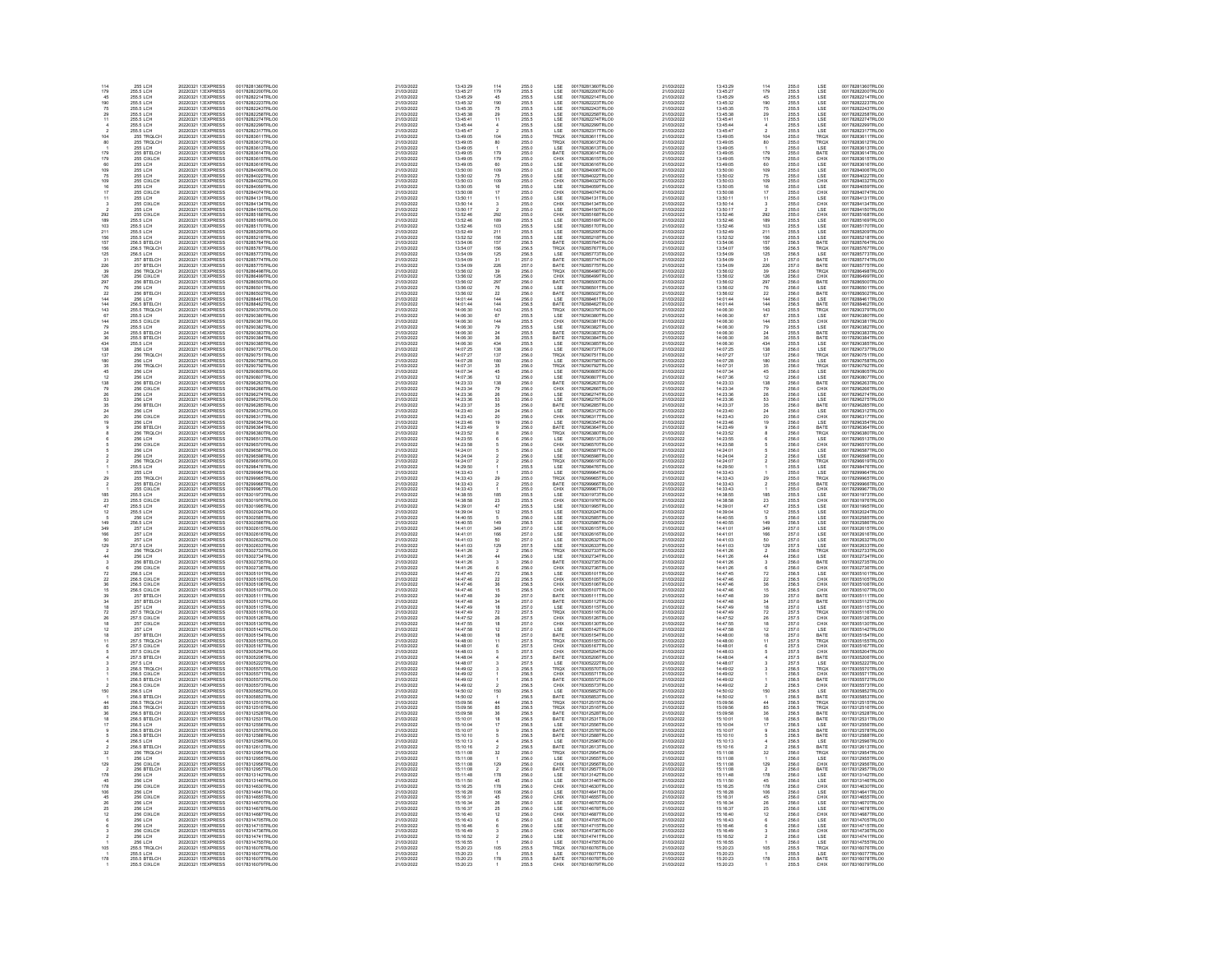| $\mathbf{23}$   | 255.5 LCH<br>256 CIXLCH          | 20220321 1! EXPRESS<br>20220321 1! EXPRESS | 00178316080TRLO0<br>00178316350TRLO0 | 21/03/2022<br>21/03/2022 | 15:20:23<br>15:21:12 | 23                    | 255.5<br>256.0          | LSE<br>CHIX                     | 00178316080TRLCO<br>00178316350TRLO0 | 21/03/2022<br>21/03/2022 | 15:20:23<br>15:21:12 | 54<br>$\mathbf{^{23}}$                        | 255.5<br>256.0          | LSE<br>CHIX         | 00178316080TRLO0<br>00178316350TRLO0 |
|-----------------|----------------------------------|--------------------------------------------|--------------------------------------|--------------------------|----------------------|-----------------------|-------------------------|---------------------------------|--------------------------------------|--------------------------|----------------------|-----------------------------------------------|-------------------------|---------------------|--------------------------------------|
| 28              | 256 CIXLCH                       | 20220321 1! EXPRESS                        | 00178316351TRLOO                     | 21/03/2022               | 15:21:12             | 28                    | 256.0                   | CHIX                            | 00178316351TRLO0                     | 21/03/2022               | 15:21:12             | 28                                            | 256.0                   | CHIX                | 00178316351TRLO0                     |
|                 | 256 LCH                          | 20220321 1! EXPRESS                        | 00178316357TRLO0                     | 21/03/2022               | 15:21:13             |                       | 256.0                   | LSE                             | 00178316357TRLO0                     | 21/03/2022               | 15:21:13             |                                               | 256.0                   | LSE                 | 00178316357TRLO0                     |
| 163             | 256 LCH                          | 20220321 1/ EXPRESS                        | 00178316358TRLO0                     | 21/03/2022               | 15:21:13             | 163                   | 256.0                   | LSE                             | 00178316358TRLO0                     | 21/03/2022               | $15-21-13$           | 163                                           | 256.0                   | LSE.                | 00178316358TRLO0                     |
| 61<br>61        | <b>256 LCH</b><br>256 BTELCH     | 20220321 1! EXPRESS<br>20220321 1! EXPRESS | 00178316360TRLO0<br>00178316362TRLOO | 21/03/2022<br>21/03/2022 | 15:21:15<br>15:21:18 | 51<br>61              | 256.0<br>256.0<br>256.0 | LSE<br>BATE<br>LSE              | 00178316360TRLOD<br>00178316362TRLOD | 21/03/2022<br>21/03/2022 | 15:21:15<br>15:21:16 | $\begin{array}{l} 61 \\ 61 \\ 42 \end{array}$ | 256.0                   | LSE<br>BATE         | 00178316360TRLO0<br>00178316362TRLO0 |
| 42              | 256 LCH                          | 20220321 1! EXPRESS                        | 00178316380TRLO0                     | 21/03/2022               | 15:21:19             | 42                    |                         |                                 | 00178316380TRLO0                     | 21/03/2022               | 15:21:19             |                                               | 256.0<br>256.0          | LSE                 | 00178316380TRLO0                     |
| 13              | 256 BTELCH                       | 20220321 1! EXPRESS                        | 00178316384TRLO0                     | 21/03/2022               | 15:21:22             | 13                    | 256.0<br>256.0          | BATE<br>LSE                     | 00178316384TRLO0                     | 21/03/2022               | 15:21:22             | $\begin{array}{c} 13 \\ 12 \end{array}$       | 256.0<br>256.0          | BATE                | 00178316384TRLO0                     |
| 12              | 256 LCH<br>256 LCH               | 20220321 1! EXPRESS<br>20220321 1! EXPRESS | 00178316401TRLO0<br>00178316413TRLO0 | 21/03/2022<br>21/03/2022 | 15:21:25<br>15:21:28 | 12<br>11              |                         |                                 | 00178316401TRLO0<br>00178316413TRLO0 | 21/03/2022<br>21/03/2022 | 15:21:25<br>15:21:28 |                                               |                         | LSE                 | 00178316401TRLO0<br>00178316413TRLO0 |
| 11              | 256 LCH                          | 20220321 1! EXPRESS                        | 00178316443TRLO0                     | 21/03/2022               | 15:21:31             | $\mathcal{R}$         | 256.0<br>256.0<br>256.0 | LSE<br>LSE<br>LSE               | 00178316443TRLOC                     | 21/03/2022               | 15:21:31             | $\frac{11}{3}$                                | 256.0<br>256.0          | LSE<br>LSE          | 00178316443TRLO0                     |
|                 | <b>256 LCH</b>                   | 20220321 1! EXPRESS                        | 00178318069TRLO0                     | 21/03/2022               | 15:25:59             |                       |                         |                                 | 00178318069TRLO0                     | 21/03/2022               | 15:25:59             | $\mathcal{R}$                                 | 256.0                   | LSE                 | 00178318069TRLO0                     |
| 125             | 256 LCH                          | 20220321 1: EXPRESS<br>20220321 1: EXPRESS | 00178318096TRLO0                     | 21/03/2022               | 15:26:01             | 125                   | 256.0<br>256.0          | LSE<br>LSE                      | 00178318096TRLO0<br>00178318141TRLO0 | 21/03/2022               | 15:26:01             | 125                                           | 256.0<br>256.0          | LSE<br>LSE          | 00178318096TRLO0                     |
|                 | 256 LCH                          |                                            | 00178318141TRLO0                     | 21/03/2022               | 15:26:04             | 31                    |                         |                                 |                                      | 21/03/2022               | 15:26:04             | 8                                             |                         |                     | 00178318141TRLO0                     |
| 31<br>50        | 256 LCH<br>256.5 TROLCH          | 20220321 1! EXPRESS<br>20220321 1! EXPRESS | 00178318156TRLO0<br>00178318157TRLO0 | 21/03/2022<br>21/03/2022 | 15:26:07<br>15:26:07 | 50                    | 256.0<br>256.5          | LSE<br>TROX                     | 00178318156TRLO0<br>00178318157TRLO0 | 21/03/2022<br>21/03/2022 | 15:26:07<br>15:26:07 | $\begin{array}{c} 31 \\ 50 \end{array}$       | 256.0<br>256.5          | LSE<br>TROX         | 00178318156TRLO0<br>00178318157TRLO0 |
| 345             | 256.5 TROLCH                     | 20220321 1! EXPRESS                        | 00178320200TRLO0                     | 21/03/2022               | 15:31:30             | 345                   | 256.5                   | TRQX                            | 00178320200TRLO0                     | 21/03/2022               | 15:31:30             | 345                                           | 256.5                   | TROX                | 00178320200TRLO0                     |
| 62              | 256.5 TRQLCH<br>256.5 BTELCH     | 20220321 1! EXPRESS<br>20220321 1! EXPRESS | 00178320201TRLC0<br>00178320207TRLC0 | 21/03/2022<br>21/03/2022 | 15:31:30             | 62                    | 256.5<br>256.5          | TRQX<br>BATE                    | 00178320201TRLO0<br>00178320207TRLO0 | 21/03/2022               | 15:31:30<br>15:31:31 | 62                                            | 256.5<br>256.5          | TRQX<br>BATE        | 00178320201TRLO0<br>00178320207TRLO0 |
|                 |                                  | 20220321 1! EXPRESS                        | 00178320215TRLO0                     |                          | 15:31:31<br>15:31:34 |                       |                         |                                 | 00178320215TRLOO                     | 21/03/2022               |                      |                                               |                         |                     | 00178320215TRLO0                     |
|                 | 256.5 LCH<br>256.5 BTELCH        | 20220321 1! EXPRESS                        | 00178322653TRLO0                     | 21/03/2022<br>21/03/2022 | 15:39:04             |                       | 256.5<br>256.5          | LSE<br>BATE                     | 00178322653TRLO0                     | 21/03/2022<br>21/03/2022 | 15:31:34<br>15:39:04 |                                               | 256.5<br>256.5          | LSE<br>BATE         | 00178322653TRLO0                     |
|                 | 256.5 LCH                        | 20220321 1! EXPRESS                        | 00178324755TRLOO                     | 21/03/2022               | 15:46:02             |                       | 256.5                   | LSE                             | 00178324755TRLO0                     | 21/03/2022               | 15:46:02             |                                               | 256.5                   | LSE                 | 00178324755TRLO0                     |
| 13              | 256.5 LCH<br>256.5 LCH           | 20220321 1! EXPRESS<br>20220321 1! EXPRESS | 00178324756TRLO0<br>00178324757TRLO0 | 21/03/2022<br>21/03/2022 | 15:46:02<br>15:46:02 | 13                    | 256.5<br>256.5          | LSE<br>LSE                      | 00178324756TRLO0<br>00178324757TRLO0 | 21/03/2022<br>21/03/2022 | 15:46:02<br>15:46:02 | 13                                            | 256.5<br>256.5          | LSE<br>LSE          | 00178324756TRLO0<br>00178324757TRLO0 |
|                 |                                  |                                            |                                      |                          |                      |                       |                         |                                 |                                      |                          |                      |                                               |                         |                     |                                      |
| 17              | 256.5 BTELCH<br>256.5 BTELCH     | 20220321 1! EXPRESS<br>20220321 1! EXPRESS | 00178324788TRLC0<br>00178324797TRLC0 | 21/03/2022<br>21/03/2022 | 15:46:04<br>15:46:05 | 17                    | 256.5<br>256.5          | BATE<br>BATE                    | 00178324788TRLOO<br>00178324797TRLOO | 21/03/2022<br>21/03/2022 | 15:46:04<br>15:46:05 | 17                                            | 256.5<br>256.5          | BATE<br>BATE        | 00178324788TRLO0<br>00178324797TRLO0 |
| 102             | 256 TRQLCI                       | 20220321 1:EXPRESS                         | 00178326430TRLOO                     | 21/03/2022               | 15:51:12             | 102                   | 256.0                   | TRQX                            | 00178326430TRLOO                     | 21/03/2022               | 15:51:12             | 102                                           | 256.0                   | TRQX                | 00178326430TRLO0                     |
| $\frac{23}{22}$ | 256 BTELCH<br>256 LCH            | 20220321 1! EXPRESS                        | 00178326431TRLOO                     | 21/03/2022               | 15-51-12             | $\frac{23}{22}$       | 256.0<br>256.0          | BATE<br>LSE                     | 00178326431TRLOO                     | 21/03/2022               | 15:51:12             | $\frac{23}{22}$                               | 256.0<br>256.0          | <b>BATE</b>         | 00178326431TRLO0                     |
|                 |                                  | 20220321 1:EXPRESS                         | 00178326432TRLO0                     | 21/03/2022               | 15:51:12<br>15:51:12 |                       |                         |                                 | 00178326432TRLOO                     | 21/03/2022<br>21/03/2022 | 15:51:12<br>15:51:12 |                                               |                         |                     | 00178326432TRLO0                     |
| $\frac{13}{26}$ | 256 CIXLCH<br>256 BTELCH         | 20220321 1! EXPRESS<br>20220321 1! EXPRESS | 00178326433TRLO0<br>00178326434TRLO0 | 21/03/2022<br>21/03/2022 | 15:51:12             | $\frac{13}{26}$       | 256.0<br>256.0          | CHIX<br>BATE                    | 00178326433TRLO0<br>00178326434TRLO0 | 21/03/2022               | 15:51:12             | $\frac{13}{26}$                               | 256.0<br>256.0          | CHIX<br>BATE        | 00178326433TRLO0<br>00178326434TRLO0 |
| 80              | 256 LCH                          | 20220321 1! EXPRESS                        | 00178326452TRLO0                     | 21/03/2022               | 15:51:17             | 80                    | 256.0                   | $_{\tt LSE}$                    | 00178326452TRLO0                     | 21/03/2022               | 15:51:17             | 80                                            | 256.0                   | LSE                 | 00178326452TRLO0                     |
| 31              | 255.5 BTELCH                     | 20220321 1/ EXPRESS                        | 00178328428TRLO0                     | 21/03/2022               | 15:57:00             | 31                    | 255.5<br>255.5          | <b>RATE</b>                     | 00178328428TRLO0                     | 21/03/2022               | 15:57:00             | $\substack{31\\80}$                           | 255.5<br>255.5          | <b>BATE</b>         | 00178328428TRLO0                     |
| ö.              | 255.5 CIXLCH                     | 20220321 1: EXPRESS<br>20220321 1/ EXPRESS | 00178328431TRLOO<br>00178328429TRLO0 | 21/03/2022<br>21/03/2022 | 15:57:00<br>15:57:00 |                       |                         | CHIX                            | 00178328431TRLO0<br>00178328429TRLO0 | 21/03/2022<br>21/03/2022 | 15:57:00<br>15:57:00 |                                               |                         | CHIX                | 00178328431TRLO0<br>00178328429TRLO0 |
| $\frac{91}{20}$ | 255.5 TROLCH<br>255.5 LCH        | 20220321 1! EXPRESS                        | 00178328430TRLO0                     | 21/03/2022               | 15:57:00             | 91<br>$\overline{20}$ | 255.5<br>255.5          | TRQX<br>LSE                     | 00178328430TRLO0                     | 21/03/2022               | 15:57:00             | $\frac{91}{20}$                               | 255.5<br>255.5          | TROX<br>LSE         | 00178328430TRLO0                     |
| 60              | 255.5 BTELCH                     | 20220321 1! EXPRESS                        | 00178328432TRLO0                     | 21/03/2022               | 15:57:00             | 60                    | 255.5                   | BATE                            | 00178328432TRLO0                     | 21/03/2022               | 15:57:00             | 60                                            |                         | BATE                | 00178328432TRLO0                     |
|                 | 255.5 LCH                        | 20220321 1! EXPRESS                        | 00178328433TRLO0                     | 21/03/2022               | 15:57:00             |                       | 255.5<br>256.0          |                                 | 00178328433TRLO0                     | 21/03/2022               | 15:57:00             | 8                                             | 255.5<br>255.5<br>256.0 | LSE                 | 00178328433TRLO0                     |
| 92              | 256 LCH                          | 20220321 1! EXPRESS                        | 00178329667TRLO0                     | 21/03/2022               | 15:59:50             | 92                    |                         | LSE<br>LSE                      | 00178329667TRLO0                     | 21/03/2022               | 15:59:50             | 92                                            |                         | LSE                 | 00178329667TRLO0                     |
| $\alpha$<br>ö2  | 256 BTELCH<br>256 CIXLCH         | 20220321 1/ EXPRESS<br>20220321 1: EXPRESS | 00178329720TRLO0<br>00178329750TRLO0 | 21/03/2022<br>21/03/2022 | 15:59:53<br>15:59:56 | 92<br>$\frac{1}{92}$  | 256.0<br>256.0          | <b>RATE</b><br>CHIX             | 00178329720TRLO0<br>00178329750TRLO0 | 21/03/2022<br>21/03/2022 | 15:59:53<br>15:59:56 | 92<br>92                                      | 256.0<br>256.0          | <b>BATE</b><br>CHIX | 00178329720TRLO0<br>00178329750TRLO0 |
| 92              | 256 TROLCH                       | 20220321 1! EXPRESS                        | 00178329779TRLO0                     | 21/03/2022               | 15:59:59             | 92                    |                         |                                 | 00178329779TRLO0                     | 21/03/2022               | 15:59:59             | $92\,$                                        |                         | TRQX                | 00178329779TRLO0                     |
| 36              | 256 LCH                          | 20220321 1(EXPRESS                         | 00178329796TRLO0                     | 21/03/2022               | 16:00:02             | 36                    | 256.0<br>256.0          | TRQX<br>LSE                     | 00178329796TRLO0                     | 21/03/2022               | 16:00:02             |                                               | 256.0<br>256.0          |                     | 00178329796TRLO0                     |
|                 | 256 LCH                          | 20220321 1(EXPRESS                         | 00178329831TRLO0                     | 21/03/2022               | 16:00:05             |                       | 256.0                   | LSE<br>LSE                      | 00178329831TRLOC                     | 21/03/2022               | 16:00:05             | $\frac{36}{6}$                                | 256.0                   | LSE<br>LSE          | 00178329831TRLO0                     |
| 21              | 256 LCH                          | 20220321 1(EXPRESS                         | 00178329832TRLO0                     | 21/03/2022               | 16:00:05             | 21                    | 256.0                   |                                 | 00178329832TRLO0                     | 21/03/2022               | 16:00:05             | 21                                            |                         | LSE                 | 00178329832TRLO0                     |
| $\overline{23}$ | 256 CIXLCH                       | 20220321 16EXPRESS                         | 00178329863TRLOO                     | 21/03/2022               | 16:00:08             | $\frac{1}{23}$        | 256.0                   | CHIX                            | 00178329863TRLOO                     | 21/03/2022               | 16:00:08             | $\overline{23}$                               | 256.0                   | CHIX                | 00178329863TRLOO                     |
| 23<br>23        | 256 BTELCH<br>256 TROLCH         | 20220321 1(EXPRESS<br>20220321 1(EXPRESS   | 00178329890TRLO0<br>00178329919TRLO0 | 21/03/2022<br>21/03/2022 | 16:00:11<br>16:00:14 | 23<br>23              | 256.0<br>256.0          | BATE<br>TRQX                    | 00178329890TRLO0<br>00178329919TRLO0 | 21/03/2022<br>21/03/2022 | 16:00:11<br>16:00:14 | 23<br>$\mathbf{23}$                           | 256.0<br>256.0          | <b>BATE</b><br>TROX | 00178329890TRLO0<br>00178329919TRLO0 |
|                 | 256 LCH                          | 20220321 1(EXPRESS                         | 00178329937TRLO0                     | 21/03/2022               | 16:00:16             |                       |                         |                                 | 00178329937TRLOO                     | 21/03/2022               | 16:00:16             |                                               |                         |                     | 00178329937TRLO0                     |
|                 | 256 LCH                          | 20220321 1(EXPRESS                         | 00178329946TRLO0                     | 21/03/2022               | 16:00:20             |                       | 256.0<br>256.0          | LSE<br>LSE                      | 00178329946TRLO0                     | 21/03/2022               | 16:00:20             |                                               | 256.0<br>256.0          | LSE<br>LSE          | 00178329946TRLO0                     |
|                 | 256 CIXLCH                       | 20220321 1(EXPRESS                         | 00178329955TRLO0                     | 21/03/2022               | 16:00:23             |                       | 256.0                   | CHIX                            | 00178329955TRLO0                     | 21/03/2022               | 16:00:23             |                                               | 256.0<br>256.0          | CHIX                | 00178329955TRLO0                     |
|                 | 256 BTELCH                       | 20220321 1(EXPRESS                         | 00178329963TRLO0                     | 21/03/2022               | 16:00:26             |                       | 256.0                   | BATE                            | 00178329963TRLO0                     | 21/03/2022               | 16:00:26             |                                               |                         | BATE                | 00178329963TRLO0                     |
|                 | 256 TROLCH<br>256 LCH            | 20220321 16EXPRESS<br>20220321 1(EXPRESS   | 00178329994TRLO0<br>00178330073TRLO0 | 21/03/2022<br>21/03/2022 | 16:00:29<br>16:00:32 |                       | 256.0<br>256.0<br>255.0 | TRQX<br>LSE                     | 00178329994TRLOO<br>00178330073TRLO0 | 21/03/2022<br>21/03/2022 | 16:00:29<br>16:00:32 |                                               | 256.0<br>256.0          | TRQX<br>LSE.        | 00178329994TRLO0<br>00178330073TRLO0 |
|                 | 255 TROLCH                       | 20220321 1(EXPRESS                         | 00178332414TRLO0                     | 21/03/2022               | 16:06:11             |                       |                         | TROX                            | 00178332414TRLO0                     | 21/03/2022               | 16:06:11             |                                               | 255.0                   | TROX                | 00178332414TRLO0                     |
|                 | <b>255 LCH</b>                   | 20220321 1(EXPRESS                         | 00178332415TRLOO                     | 21/03/2022               | 16:06:11             |                       | 255.0<br>255.0          | LSE<br>CHIX                     | 00178332415TRLOO                     | 21/03/2022               | 16:06:11             |                                               | 255.0<br>255.0          | LSE                 | 00178332415TRLO0                     |
|                 | 255 CIXLCH                       | 20220321 1(EXPRESS                         | 00178332416TRLOO                     | 21/03/2022               | 16:06:11             |                       |                         |                                 | 00178332416TRLO0                     | 21/03/2022               | 16:06:11             |                                               |                         | CHIX                | 00178332416TRLO0                     |
|                 | 255 BTELCH                       | 20220321 1(EXPRESS                         | 00178332417TRLO0                     | 21/03/2022               | 16:06:11             |                       | 255.0<br>255.0          | BATE<br><b>ISE</b>              | 00178332417TRLO0                     | 21/03/2022               | 16:06:11             | 95                                            | 255.0                   | BATE                | 00178332417TRLO0                     |
| 95<br>93        | 255 LCH<br>254.5 LCH             | 20220321 1(EXPRESS<br>20220321 16EXPRESS   | 00178332418TRLO0<br>00178336926TRLO0 | 21/03/2022<br>21/03/2022 | 16:06:11<br>16:14:44 | 96<br>93              |                         | LSE                             | 00178332418TRLO0<br>00178336926TRLOO | 21/03/2022<br>21/03/2022 | 16:06:11<br>16:14:44 | 93                                            |                         | LSE.<br>LSE         | 00178332418TRLO0<br>00178336926TRLO0 |
| $\alpha$        | 254 S TROLCH                     | 20220321 1(EXPRESS                         | 00178336927TRLO0                     | 21/03/2022               | 16:14:44             | 92                    |                         | TROX                            | 00178336927TRLOD                     | 21/03/2022               | 16:14:44             | 92                                            | 254.5<br>254.5          | TROX                | 00178336927TRLO0                     |
| 93              | 254.5 BTELCH                     | 20220321 1(EXPRESS                         | 00178336928TRLO0                     | 21/03/2022               | 16:14:44             | 93                    | 254.5<br>254.5<br>254.5 | BATE                            | 00178336928TRLO0                     | 21/03/2022               | 16:14:44             | 93                                            | 254.5                   | BATE                | 00178336928TRLO0                     |
| 93              | 254.5 CIXLCH<br>254 TRQLCH       | 20220321 1(EXPRESS                         | 00178336929TRLOO                     | 21/03/2022               | 16:14:44             | $\frac{93}{158}$      | 254.5<br>254.0          | CHIX<br>TRQX                    | 00178336929TRLO0                     | 21/03/2022               | 16:14:44             | $\frac{93}{158}$                              | 254.5<br>254.0          | CHIX<br>TRQX        | 00178336929TRLO0                     |
| 158             |                                  | 20220321 1(EXPRESS                         | 00178340305TRLO0                     | 21/03/2022               | 16:20:26             |                       |                         |                                 | 00178340305TRLO0                     | 21/03/2022               | 16:20:26             |                                               |                         |                     | 00178340305TRLO0                     |
| 158<br>147      | 254 LCH<br>254 CIXI CH           | 20220321 16EXPRESS<br>20220321 1(EXPRESS   | 00178340306TRLO0<br>00178340307TRLO0 | 21/03/2022<br>21/03/2022 | 16:20:26<br>16:20:26 | 158<br>147            |                         | LSE<br>CHIX                     | 00178340306TRLO0<br>00178340307TRLO0 | 21/03/2022<br>21/03/2022 | 16:20:26<br>16:20:26 | 158<br>147                                    | 254.0<br>254.0          | LSE<br>CHIX         | 00178340306TRLO0<br>00178340307TRLO0 |
| 159             | 254 BTELCH                       | 20220321 16EXPRESS                         | 00178340308TRLO0                     | 21/03/2022               | 16:20:26             | 159                   | 254.0<br>254.0<br>254.0 | BATE                            | 00178340308TRLO0                     | 21/03/2022               | 16:20:26             | 159                                           | 254.0                   | BATE                | 00178340308TRLO0                     |
| 11              | 254 CIXLCH                       | 20220321 1(EXPRESS<br>20220321 1(EXPRESS   | 00178340309TRLO0<br>00178340507TRLO0 | 21/03/2022               | 16:20:26             | 11                    | 254.0<br>254.0          | CHIX<br>BATE                    | 00178340309TRLO0<br>00178340507TRLO0 | 21/03/2022               | 16:20:26             | $^{11}_{65}$                                  | 254.0<br>254.0          | CHIX<br>BATE        | 00178340309TRLO0<br>00178340507TRLO0 |
| 65              | 254 BTELCH                       |                                            |                                      | 21/03/2022               | 16:20:41             | 65                    |                         |                                 |                                      | 21/03/2022               | 16:20:41             |                                               |                         |                     |                                      |
| 42              | 254 CIXLCH<br>254.5 BTELCH       | 20220321 1(EXPRESS<br>20220321 1(EXPRESS   | 00178340508TRLC0<br>00178341396TRLC0 | 21/03/2022<br>21/03/2022 | 16:20:41<br>16:22:17 | $\frac{64}{42}$       | 254.0<br>254.5          | CHIX<br>BATE                    | 00178340508TRLO0<br>00178341396TRLOO | 21/03/2022<br>21/03/2022 | 16:20:41<br>16:22:17 | $\frac{64}{42}$                               | 254.0<br>254.5          | CHIX<br>BATE        | 00178340508TRLO0<br>00178341396TRLO0 |
|                 | 254.5 BTELCH                     | 20220321 16EXPRESS                         | 00178341397TRLO0                     | 21/03/2022               | 16:22:17             |                       | 254.5                   | BATE                            | 00178341397TRLO0                     | 21/03/2022               | 16:22:17             |                                               | 254.5                   | BATE                | 00178341397TRLO0                     |
| $\frac{64}{2}$  | 254.5 CIXLCH<br>254.5 TRQLCH     | 20220321 11 EXPRESS<br>20220321 11 EXPRESS | 00178341433TRLO0<br>00178341458TRLO0 | 21/03/2022<br>21/03/2022 | 16:22:20             | $\frac{64}{2}$        | 254.5<br>254.5          | CHIX<br>TRQX                    | 00178341433TRLO0<br>00178341458TRLO0 | 21/03/2022               | 16:22:20<br>16:22:23 | $\frac{64}{2}$                                | 254.5<br>254.5          | CHIX<br>TRQX        | 00178341433TRLO0<br>00178341458TRLO0 |
|                 |                                  |                                            |                                      |                          | 16:22:23             |                       |                         |                                 |                                      | 21/03/2022               |                      |                                               |                         |                     |                                      |
| 43              | 254.5 TROLCH<br>254.5 CIXLCH     | 20220321 1(EXPRESS<br>20220321 1(EXPRESS   | 00178341459TRLO0<br>00178341465TRLO0 | 21/03/2022<br>21/03/2022 | 16:22:23<br>16:22:26 | $\frac{41}{43}$       | 254.5<br>254.5          | TRQX<br>CHIX                    | 00178341459TRLO0<br>00178341465TRLO0 | 21/03/2022<br>21/03/2022 | 16:22:23<br>16:22:26 | $\frac{41}{43}$                               | 254.5<br>254.5          | TROX<br>CHIX        | 00178341459TRLO0<br>00178341465TRLO0 |
|                 | 254.5 LCH                        | 20220321 1(EXPRESS                         | 00178341516TRLO0                     | 21/03/2022               | 16:22:29             | 43                    | 254.5                   | LSE                             | 00178341516TRLOD                     | 21/03/2022               | 16:22:29             | 43                                            | 254.5                   | LSE                 | 00178341516TRLO0                     |
| 14              |                                  | 20220321 1(EXPRESS                         | 00178341542TRLO0                     | 21/03/2022               | 16:22:32             | 14                    |                         | CHIX                            | 00178341542TRLO0                     | 21/03/2022               | 16:22:32             | 14                                            |                         | CHIX                | 00178341542TRLO0                     |
| 11              | 254.5 CIXLCH<br>254.5 TRQLCH     | 20220321 16EXPRESS                         | 00178341565TRLO0                     | 21/03/2022               | 16:22:35             | 11                    | 254.5<br>254.5          | TRQX                            | 00178341565TRLO0                     | 21/03/2022               | 16:22:35             | ä                                             | 254.5<br>254.5          | TROX                | 00178341565TRLO0                     |
|                 | 254.5 LCH<br>254.5 CIXLCH        | 20220321 11 EXPRESS<br>20220321 11 EXPRESS | 00178341612TRLO0<br>00178341632TRLO0 | 21/03/2022<br>21/03/2022 | 16:22:38<br>16:22:41 | 11<br>10              | 254.5<br>254.5          | LSE<br>CHIX                     | 00178341612TRLO0<br>00178341632TRLO0 | 21/03/2022<br>21/03/2022 | 16:22:38<br>16:22:41 | $\frac{11}{10}$                               | 254.5<br>254.5          | LSE<br>CHIX         | 00178341612TRLO0<br>00178341632TRLO0 |
| 10              | 254.5 BTELCH                     | 20220321 16EXPRESS                         | 00178341649TRLO0                     | 21/03/2022               | 16:22:44             | 10                    | 254.5                   | BATE                            | 00178341649TRLOO                     | 21/03/2022               | 16:22:44             | 10                                            | 254.5                   | BATE                | 00178341649TRLO0                     |
|                 | 254.5 CIXLCH                     | 20220321 1(EXPRESS                         | 00178341695TRLO0                     | 21/03/2022               | 16:22:47             |                       |                         |                                 | 00178341695TRLO0                     | 21/03/2022               | 16:22:47             |                                               |                         | CHIX                | 00178341695TRLO0                     |
|                 | 254.5 LCH                        | 20220321 11 EXPRESS                        | 00178341710TRLO0                     | 21/03/2022               | 16:22:50             |                       | 254.5<br>254.5          | CHIX<br>LSE                     | 00178341710TRLOO                     | 21/03/2022               | 16:22:50             |                                               | 254.5<br>254.5          | LSE                 | 00178341710TRLO0                     |
|                 | 254.5 BTELCH<br>254.5 TRQLCH     | 20220321 1(EXPRESS                         | 00178341727TRLC0<br>00178342202TRLC0 | 21/03/2022               | 16:22:53<br>16:23:30 |                       | 254.5<br>254.5          | BATE<br>TRQX                    | 00178341727TRLOD<br>00178342202TRLO0 | 21/03/2022<br>21/03/2022 | 16:22:53<br>16:23:30 |                                               | 254.5<br>254.5          | BATE<br>TRQX        | 00178341727TRLO0                     |
| 83              | 253.5 TROLCH                     | 20220321 11 EXPRESS<br>20220321 1(EXPRESS  | 00178347121TRLO0                     | 21/03/2022<br>21/03/2022 | 16:29:47             | 83                    | 253.5                   | TRQX                            | 00178347121TRLO0                     | 21/03/2022               | 16:29:47             | 83                                            | 253.5                   | TRQX                | 00178342202TRLO0<br>00178347121TRLO0 |
| 83              | 253.5 LCH                        | 20220321 1(EXPRESS                         | 00178347122TRLO0                     | 21/03/2022               | 16:29:47             | R3                    | 253.5                   | <b>ISE</b>                      | 00178347122TRLO0                     | 21/03/2022               | 16:29:47             | 83                                            | 253.5                   | LSE.                | 00178347122TRLO0                     |
|                 | 253.5 CIXLCH                     | 20220321 11 EXPRESS                        | 00178347123TRLO0                     | 21/03/2022               | 16:29:47             |                       | 253.5                   | CHIX                            | 00178347123TRLOO                     | 21/03/2022               | 16:29:47             |                                               | 253.5                   | CHIX                | 00178347123TRLO0                     |
| R4              | 253.5 BTFLCH                     | 20220321 1(EXPRESS                         | 00178347124TRLO0                     | 21/03/2022               | 16:29:47             | RA                    | 253.5<br>253.5          | BATE<br>CHIX                    | 00178347124TRLO0                     | 21/03/2022               | 16:29:47             | $^{84}_{83}$                                  | 253.5<br>253.5          | <b>RATE</b>         | 00178347124TRLO0                     |
| $\overline{83}$ | 253.5 CIXLCH                     | 20220321 11 EXPRESS                        | 00178347125TRLO0                     | 21/03/2022               | 16:29:47             | $\overline{83}$       |                         |                                 | 00178347125TRLO0                     | 21/03/2022               | 16:29:47             |                                               |                         | CHIX                | 00178347125TRLO0                     |
| 4003<br>1271    | 256 LCH<br>256 LCH               | 20220321 1(EXPRESS<br>20220321 1(EXPRESS   | 00178349027TRLO0<br>00178349028TRLOO | 21/03/2022<br>21/03/2022 | 16:35:06<br>16:35:06 | 4,003<br>1.271        | 256.0<br>256.0          |                                 | 00178349027TRLO0<br>00178349028TRLO0 | 21/03/2022<br>21/03/2022 | 16:35:06<br>16:35:06 | 4,003<br>1.271                                | 256.0<br>256.0          | LSE<br>LSE          | 00178349027TRLO0<br>00178349028TRLO0 |
| 1530            | 256 LCH                          | 20220321 1(EXPRESS                         | 00178349029TRLO0                     | 21/03/2022               | 16:35:06             | 1,530                 | 256.0                   |                                 | 00178349029TRLO0                     | 21/03/2022               | 16:35:06             | 1,530                                         | 256.0                   |                     | 00178349029TRLO0                     |
| 1100            | 256 LCH                          | 20220321 1(EXPRESS                         | 00178349030TRLO0                     | 21/03/2022               | 16:35:06             | 1.100                 | 256.0<br>256.0          | LSE<br>LSE<br>LSE<br>LSE<br>LSE | 00178349030TRLO0                     | 21/03/2022               | 16:35:06             | 1,100                                         | 256.0<br>256.0          | LSE<br>LSE<br>LSE   | 00178349030TRLO0                     |
| 872             | 256 LCH                          | 20220321 11 EXPRESS                        | 00178349031TRLO0                     | 21/03/2022               | 16:35:06             | 872                   |                         |                                 | 00178349031TRLOO                     | 21/03/2022               | 16:35:06             | 872                                           |                         |                     | 00178349031TRLO0                     |
| 7032            | 256 LCH                          | 20220321 1(EXPRESS                         | 00178349032TRLO0                     | 21/03/2022               | 16:35:06             | 7.032<br>6,815        | 256.0<br>256.0<br>256.0 |                                 | 00178349032TRLO0                     | 21/03/2022               | 16:35:08             | 7.032                                         | 256.0<br>256.0          | LSE<br>LSE<br>LSE   | 00178349032TRLO0                     |
| 6815<br>42      | <b>256 LCH</b><br>256 LCH        | 20220321 1(EXPRESS<br>20220321 1(EXPRESS   | 00178349033TRLO0<br>00178349034TRLO0 | 21/03/2022<br>21/03/2022 | 16:35:06<br>16:35:06 | $42\,$                |                         |                                 | 00178349033TRLO0<br>00178349034TRLOC | 21/03/2022<br>21/03/2022 | 16:35:06<br>16:35:06 | 6.815<br>42                                   |                         |                     | 00178349033TRLO0<br>00178349034TRLO0 |
| 655             | <b>256 LCH</b>                   | 20220321 1(EXPRESS                         | 00178349035TRLO0                     | 21/03/2022               | 16:35:06             | 655                   | 256.0                   | LSE<br>LSE<br>LSE<br>LSE<br>LSE | 00178349035TRLO0                     | 21/03/2022               | 16:35:06             | 655                                           | 256.0<br>256.0          | LSE                 | 00178349035TRLO0                     |
| 392             | 256 LCH                          | 20220321 1(EXPRESS                         | 00178349036TRLO0                     | 21/03/2022               | 16:35:06             | $392$<br>$1.745$      | 256.0                   |                                 | 00178349036TRLO0                     | 21/03/2022               | 16:35:06             | 392                                           | 256.0                   | LSE<br>LSE          | 00178349036TRLO0                     |
| 1745            | 256 LCH                          | 20220321 1(EXPRESS                         | 00178349037TRLO0                     | 21/03/2022               | 16:35:06             |                       | 256.0                   |                                 | 00178349037TRLO0                     | 21/03/2022               | 16:35:06             | 1 745                                         | 256.0                   |                     | 00178349037TRLO0                     |
| 2710<br>1334    | 256 LCH                          | 20220321 16EXPRESS<br>20220321 1(EXPRESS   | 00178349038TRLO0<br>00178349039TRLO0 | 21/03/2022               | 16:35:06             | 2,710                 | 256.0<br>256.0<br>256.0 | LSE<br>LSE<br>LSE               | 00178349038TRLO0                     | 21/03/2022               | 16:35:06<br>16:35:06 | 2,710                                         | 256.0<br>256.0<br>256.0 | LSE<br>LSE<br>LSE   | 00178349038TRLO0<br>00178349039TRLO0 |
| 1338            | <b>256 LCH</b><br><b>256 LCH</b> | 20220321 1(EXPRESS                         | 00178349040TRLO0                     | 21/03/2022<br>21/03/2022 | 16:35:06<br>16:35:06 | 1.334<br>1.338        |                         |                                 | 00178349039TRLOO<br>00178349040TRLOD | 21/03/2022<br>21/03/2022 | 16:35:06             | 1.334<br>1.338                                |                         |                     | 00178349040TRLO0                     |
| 1134            | <b>256 LCH</b>                   | 20220321 1(EXPRESS                         | 00178349041TRLO0                     | 21/03/2022               | 16:35:06             | 1.134                 | 256.0                   |                                 | 00178349041TRLOC                     | 21/03/2022               | 16:35:06             | 1.134                                         | 256.0                   |                     |                                      |
| 351             | 256 LCH                          | 20220321 1(EXPRESS                         | 00178349042TRLO0                     | 21/03/2022               | 16:35:06             | 351                   | 256.0                   | LSE<br>LSE                      | 00178349042TRLO0                     | 21/03/2022               | 16:35:06             | 351                                           | 256.0                   | LSE<br>LSE          | 00178349041TRLO0<br>00178349042TRLO0 |
| 1929            | 256 LCH                          | 20220321 1(EXPRESS                         | 00178349043TRLO0                     | 21/03/2022               | 16:35:06             | 1,929                 | 256.0<br>256.0<br>256.0 | LSE<br>LSE<br>LSE               | 00178349043TRLO0                     | 21/03/2022               | 16:35:06             | 1,929                                         | 256.0                   | LSE<br>LSE          | 00178349043TRLO0                     |
| 457             | 258 LCH                          | 20220321 1(EXPRESS                         | 00178349044TRLO0                     | 21/03/2022               | 16:35:06             | 457                   |                         |                                 | 00178349044TRLO0                     | 21/03/2022               | 16:35:06             | 457                                           | 256.0<br>256.0          | LSE                 | 00178349044TRLO0                     |
| 374<br>1626     | 256 LCH<br>256 LCH               | 20220321 16EXPRESS<br>20220321 1(EXPRESS   | 00178349045TRLO0<br>00178349047TRLO0 | 21/03/2022<br>21/03/2022 | 16:35:06<br>16:35:06 | 374<br>1.626          | 256.0                   | LSE                             | 00178349045TRLO0<br>00178349047TRLO0 | 21/03/2022<br>21/03/2022 | 16:35:06<br>16:35:08 | 374<br>1.626                                  | 256.0                   | LSE                 | 00178349045TRLO0<br>00178349047TRLO0 |
| 3479            | <b>256 LCH</b>                   | 20220321 1(EXPRESS                         | 00178349048TRLO0                     | 21/03/2022               | 16:35:06             | 3.479                 | 256.0                   | LSE                             | 00178349048TRLO0                     | 21/03/2022               | 16:35:06             | 3.479                                         | 256.0                   | LSE                 | 00178349048TRLO0                     |
| 638             | 256 LCH                          | 20220321 1(EXPRESS                         | 00178349049TRLO0                     | 21/03/2022               | 16:35:06             |                       | 256.0                   | LSE                             | 00178349049TRLO0                     | 21/03/2022               | 16:35:06             | 638                                           | 256.0                   | LSE                 | 00178349049TRLO0                     |
| 937             | 256 LCH                          | 20220321 1(EXPRESS                         | 00178349050TRLO0                     | 21/03/2022               | 16:35:06             | 937                   | 256.0                   | LSE                             | 00178349050TRLOO                     | 21/03/2022               | 16:35:06             | 937                                           | 256.0                   | LSE                 | 00178349050TRLO0                     |